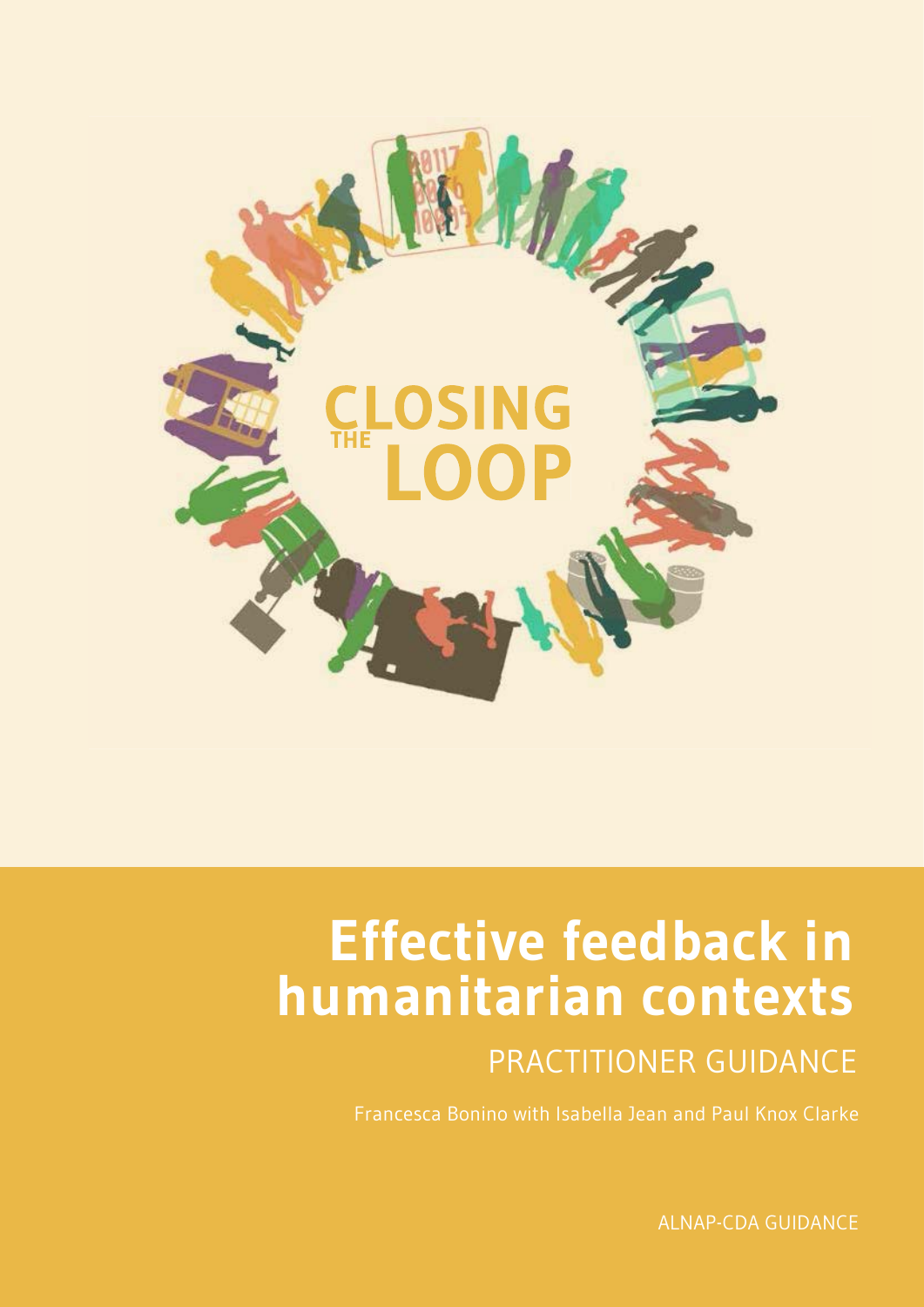#### ALNAP is a unique system-wide network dedicated to improving humanitarian performance through increased learning and accountability.[www.alnap.org](WWW.Alnap.org)

CDA focuses on improving the effectiveness of international actors who provide humanitarian assistance, engage in peace practice, and are involved in supporting sustainable development.<www.cdacollaborative.org>.

Have you read the **main study** that accompanies this guidance? www.alnap.org/ourwork/feedback-loop

#### **Acknowledgement**

The authors would like to acknowledge the outstanding support of World Vision, the International Organization for Migration (IOM) and the International Federation of Red Cross and Red Crescent Societies (IFRC) for having hosted the research team during the field visits in Sudan, Pakistan and Haiti respectively. From the ALNAP Secretariat, Alexandra Warner provided research assistance, Carry Keay administrative support, while Patricia Curmi and Franziska Orphal led on the communication and design support. We would also like to thank Kim Scriven for his support during to the early stages of this research, and Dayna Brown of CDA, for commenting on various drafts of the study and for her support throughout this initiative.

#### **Acknowledgement of peer reviewers**

The authors would also like to thank Sajjad Akram (formerly of Save the Children Pakistan), Veronique Barbelet (Humanitarian Policy Group at ODI), Alex Jacobs (Plan International) and Anna Wood (World Vision International) for having acted as peer reviewers of the main research study that accompanies and has informed this guidance. Their set of comments has been incredibly useful in helping focus and sharpen the analysis contained in the main study. Any responsibility for shortcomings, factual errors or misinterpretation rests solely with the authors.

#### **Suggested citation**

Bonino F., with Jean, I. and Knox Clarke, P. (2014) Closing the Loop - Practitioner guidance on effective feedback mechanisms in humanitarian contexts. ALNAP-CDA Guidance. London: ALNAP/ODI

© ALNAP/ODI 2014. This work is licensed under a Creative Commons Attribution-NonCommercial Licence (CC BY-NC 3.0).

ISBN 978-0-9926446-5-9



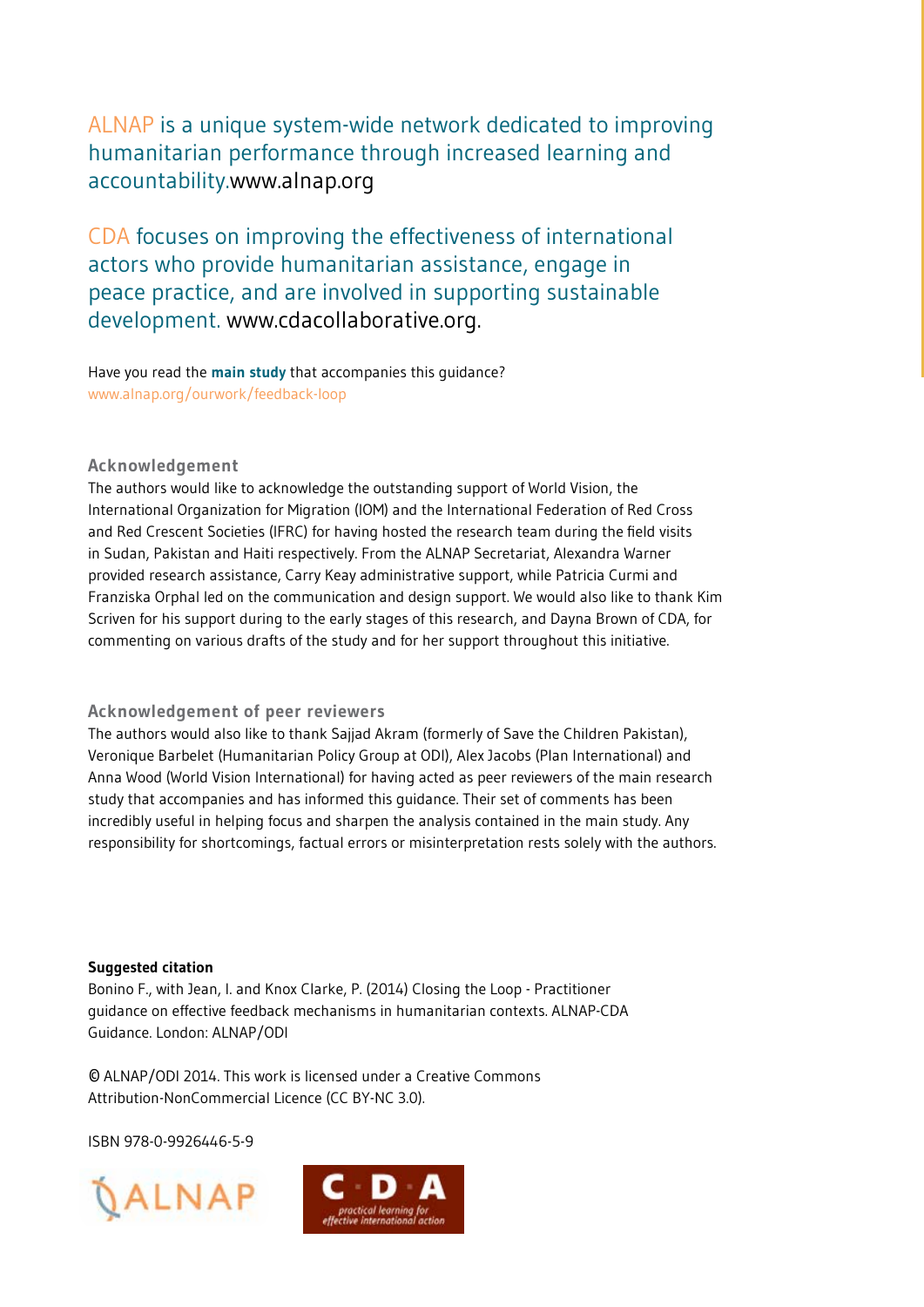# **FEEDBACK MECHANISMS**

Which features in design and implementation are most important for success?

Under what circumstances should you establish a formalised feedback mechanism for crisis-affected populations?

This guidance is intended for people designing /or implementing feedback mechanisms in a humanitarian programme, and in particular in cases where such mechanisms are established to:

- **operate at the level of the individual programme or project**
- **operate in the context of ongoing humanitarian operations** or humanitarian programming (but not necessarily in the immediate phases of relief and response after a sudden-onset crisis)
- **provide usable information** for adjusting and improving some elements of the actions carried out and services delivered
- **deal with a broad caseload** of non-sensitive issues (feedback) in addition to sensitive ones (complaints). Mechanisms designed exclusively to address sexual exploitation and abuse allegations were excluded from this study and related guidance, on the assumption that they may require special design 'features' (such as mechanisms to allow for the collection of evidence that could be used in legal processes) and might address issues of acknowledgement of feedback, validation and anonymity/confidentiality in very specific ways.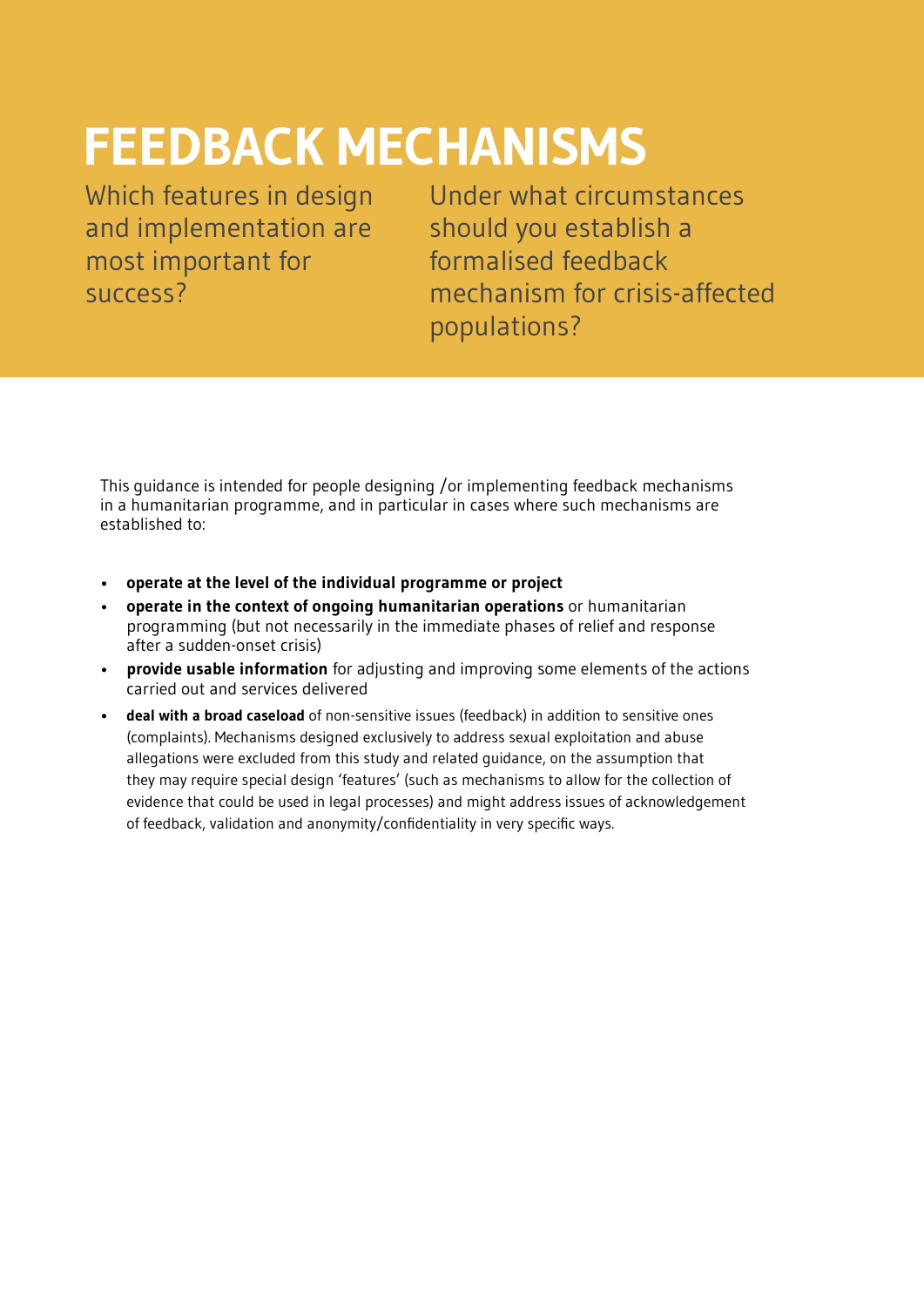### Here's a digested read about feedback mechanisms. **ONLY GOT FIVE MINUTES?**

#### 1. Define purpose, expected uses and needs. 2. Decide whether you will institute a formal feedback 'mechanism', or whether informal, unplanned approaches will generate the feedback you require. 3. Choose the mechanism's location in your organisation. **DESIGN** page 6 page 9 page 12 **A 'closed' feedback loop** ACKNOWLEDGEMENT A N ALY SIS EDDB<br>FEEDB  $\prec$  $\cup$ K **GILKN** ACTION TAKEN (OR NOT) &RESPONSE TO **COMMUNITY** page 4 **What do we mean by 'feedback mechanism'?** A feedback mechanism is seen as effective if, at minimum, it supports the collection, acknowledgement, analysis and response to the feedback received, thus forming a closed feedback loop. Where the feedback loop is left open, the mechanism is not fully effective. !

### **SET-UP**

| page 14 | Identify which communication tools and channels are most appropriate for use<br>in the feedback mechanism.                          |
|---------|-------------------------------------------------------------------------------------------------------------------------------------|
| page 16 | 5. Consider how sensitive information (for example, referring to sexual abuse or<br>fraud) will be addressed.                       |
| page 17 | 6. Ensure a mix of staff nationalities, genders and other factors to facilitate<br>feedback collection and response to communities. |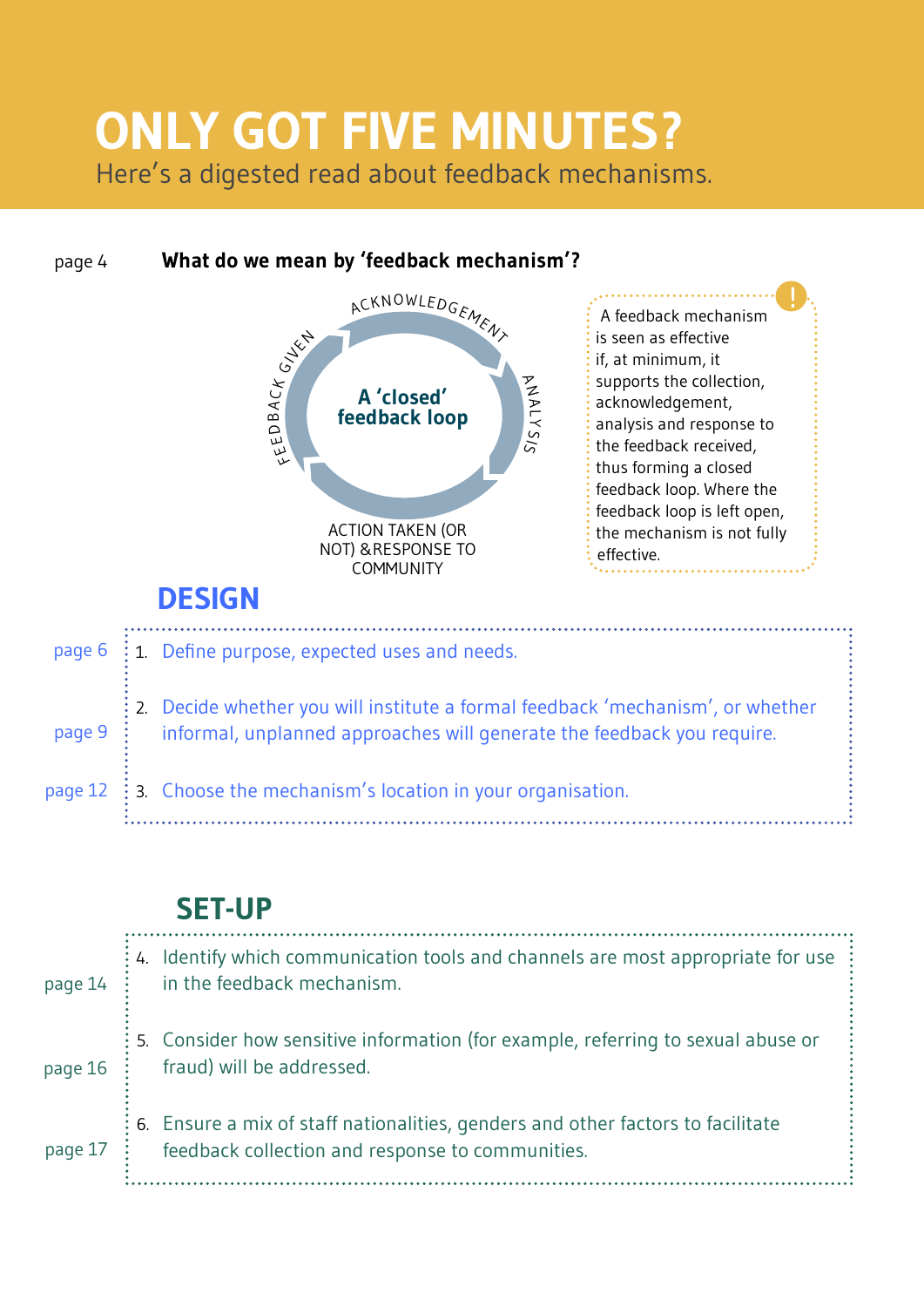### **SORTING, VERIFYING, ANALYSING & SHARING**

| $\frac{1}{2}$ . Plan ahead for feedback data entry, sorting and verification.                                                                          | page 18 |
|--------------------------------------------------------------------------------------------------------------------------------------------------------|---------|
| : 8. Design a feedback mechanism that provides reliable information that<br>programme staff actually need in order to make decisions and take actions. | page 19 |
| : 9. Pay attention to both solicited and unsolicited feedback.                                                                                         | page 20 |

### **RESPONDING**

| $\frac{1}{2}$ 10. Report feedback information to decision-makers, ensuring that they receive the $\frac{1}{2}$<br>right amount of detail. | page 23 |
|-------------------------------------------------------------------------------------------------------------------------------------------|---------|
| $\div$ 11. Provide feedback information to decision-makers regularly, and encourage<br>them to ask for it.                                | page 24 |

### **EXPECTATIONS**

| $\therefore$ 12. Provide clear and consistent messages on the purpose, expectation of use and $\therefore$<br>support allocated to the feedback mechanism. | $\div$ page 25 |
|------------------------------------------------------------------------------------------------------------------------------------------------------------|----------------|
|------------------------------------------------------------------------------------------------------------------------------------------------------------|----------------|

### **STAFF & LEARNING**

| $\frac{1}{2}$ 13. Involve colleagues across the organisation in the work of the feedback<br>mechanism. | page 26 |
|--------------------------------------------------------------------------------------------------------|---------|
| : 14. Develop a 'feedback culture' within your organisation.                                           | page 27 |
| : 15. Harness opportunities to learn about and improve the mechanism.                                  | page 27 |

**You don't need all 15 guidance points for effectiveness, but each one alone is 'necessary but insufficient'.** page 29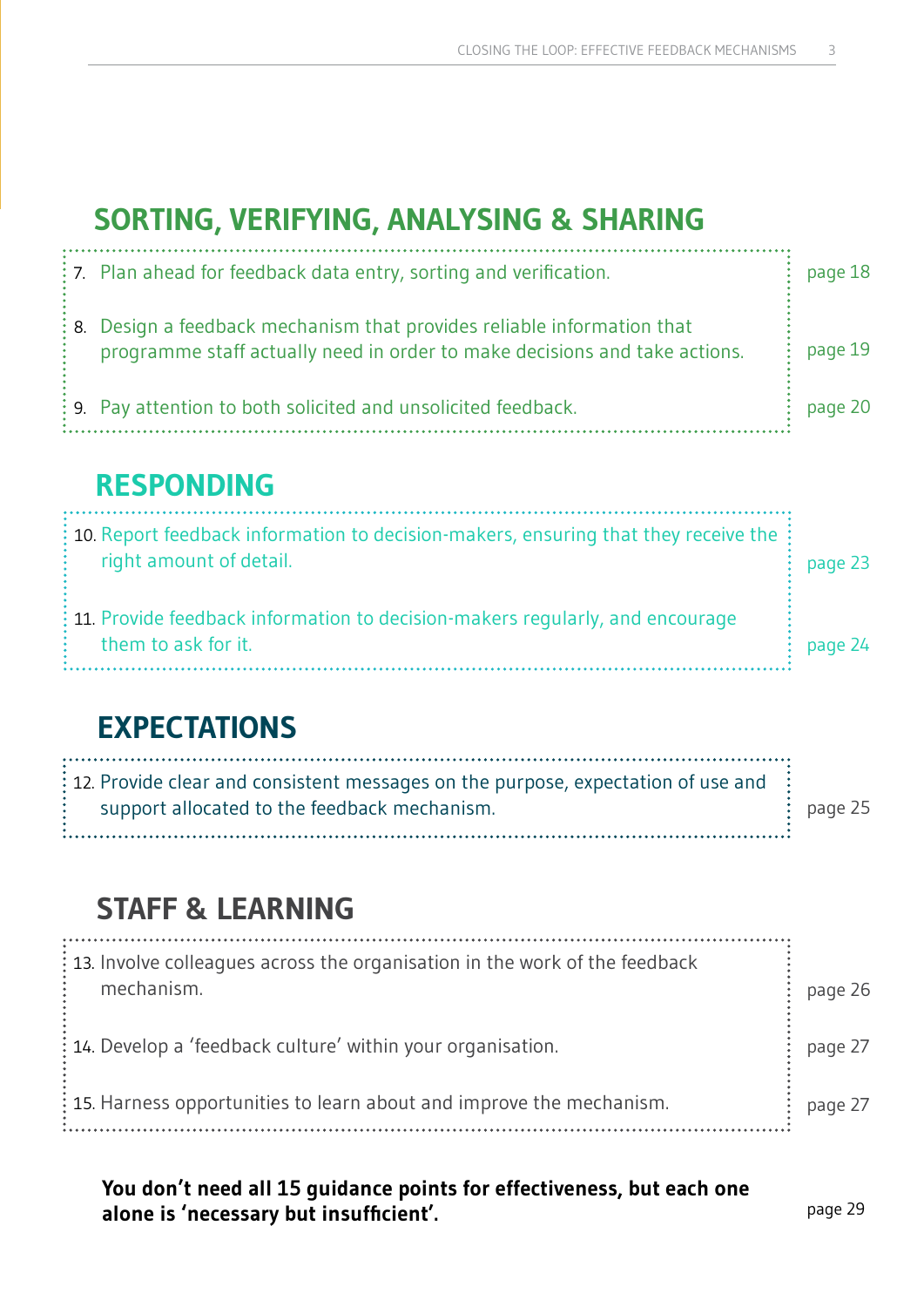### What do we mean by 'feedback mechanism'?



For the purposes of this guidance, we propose the following definition of a formal humanitarian feedback mechanism:

**"A feedback mechanism is a set of procedures and tools formally established and used to allow humanitarian aid recipients (and in some cases other crisis-affected populations) to provide information on their experience of a humanitarian agency or of the wider humanitarian system. Feedback mechanisms can function as part of broader monitoring practices and can generate information for decision-making purposes. Feedback mechanisms collect information for a variety of purposes, including taking corrective action in improving some elements of the humanitarian response, and strengthening accountability towards affected populations."**

A feedback mechanism is seen as effective if, at minimum, it supports the collection, acknowledgement, analysis and response to the feedback received, thus forming a closed feedback loop (see Figure 1). Where the feedback loop is left open, the mechanism is not fully effective.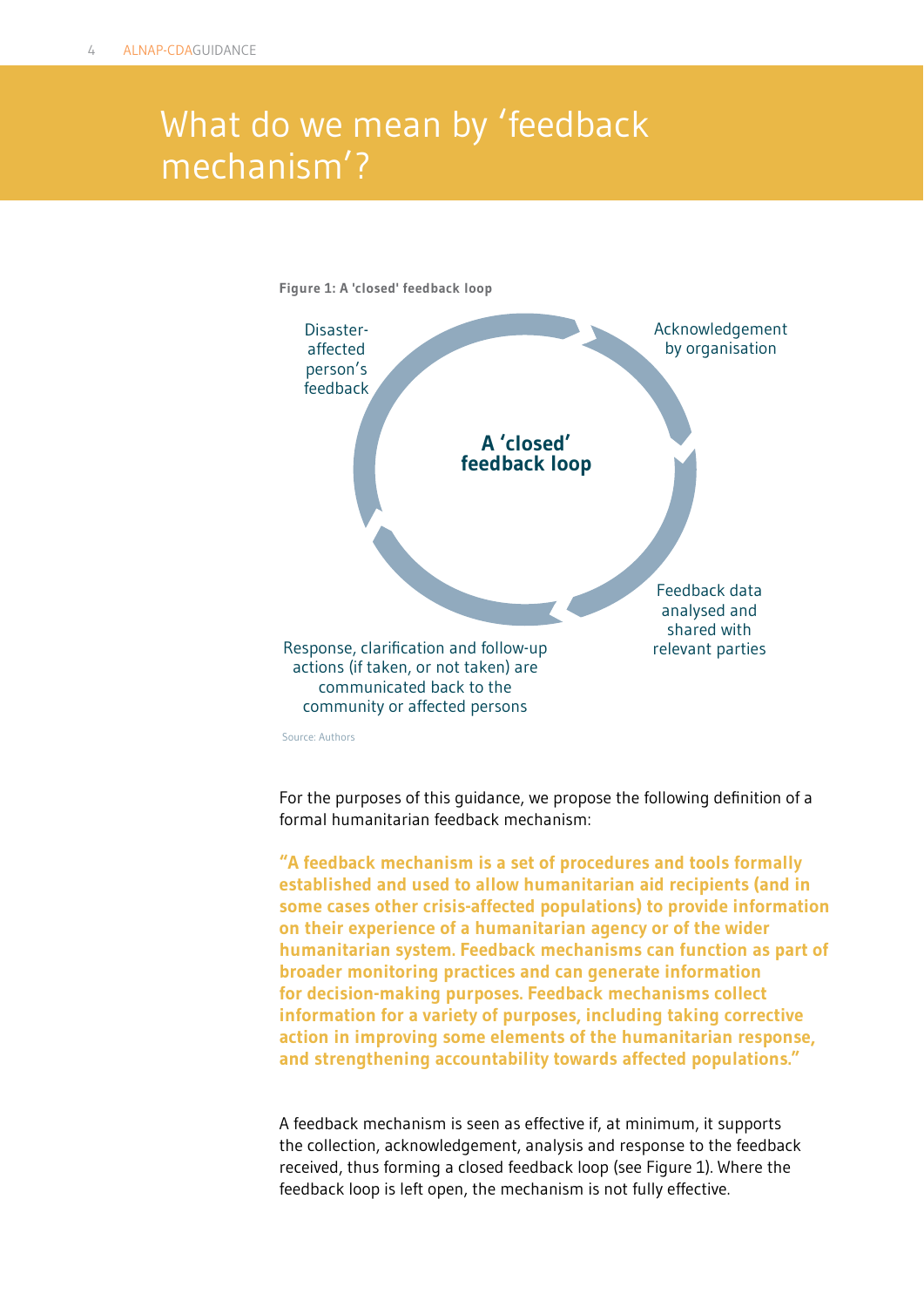#### **What's this guidance based on?**

This guidance is based on the results of an action research project that looked at different agencies' experiences in setting up and using feedback mechanisms (FMs) in operational humanitarian contexts. Evidence was gathered through desk research and field visits conducted in Sudan, Pakistan and Haiti. The complete set of research products issued as part of this initiative is available on the ALNAP site at:

**[www.alnap.org/ourwork/feedback-loop.](www.alnap.org/ourwork/feedback-loop)** 

What made this research distinctive was that it systematically asked for and sought to incorporate the views of the feedback mechanism users. The users are first and foremost crisis-affected people and affected populations as well as agency staff and implementing partners. The guidance reflects their aggregate views on whether and how feedback mechanisms work; which features contribute to FMs' effectiveness; and what could be done to improve them.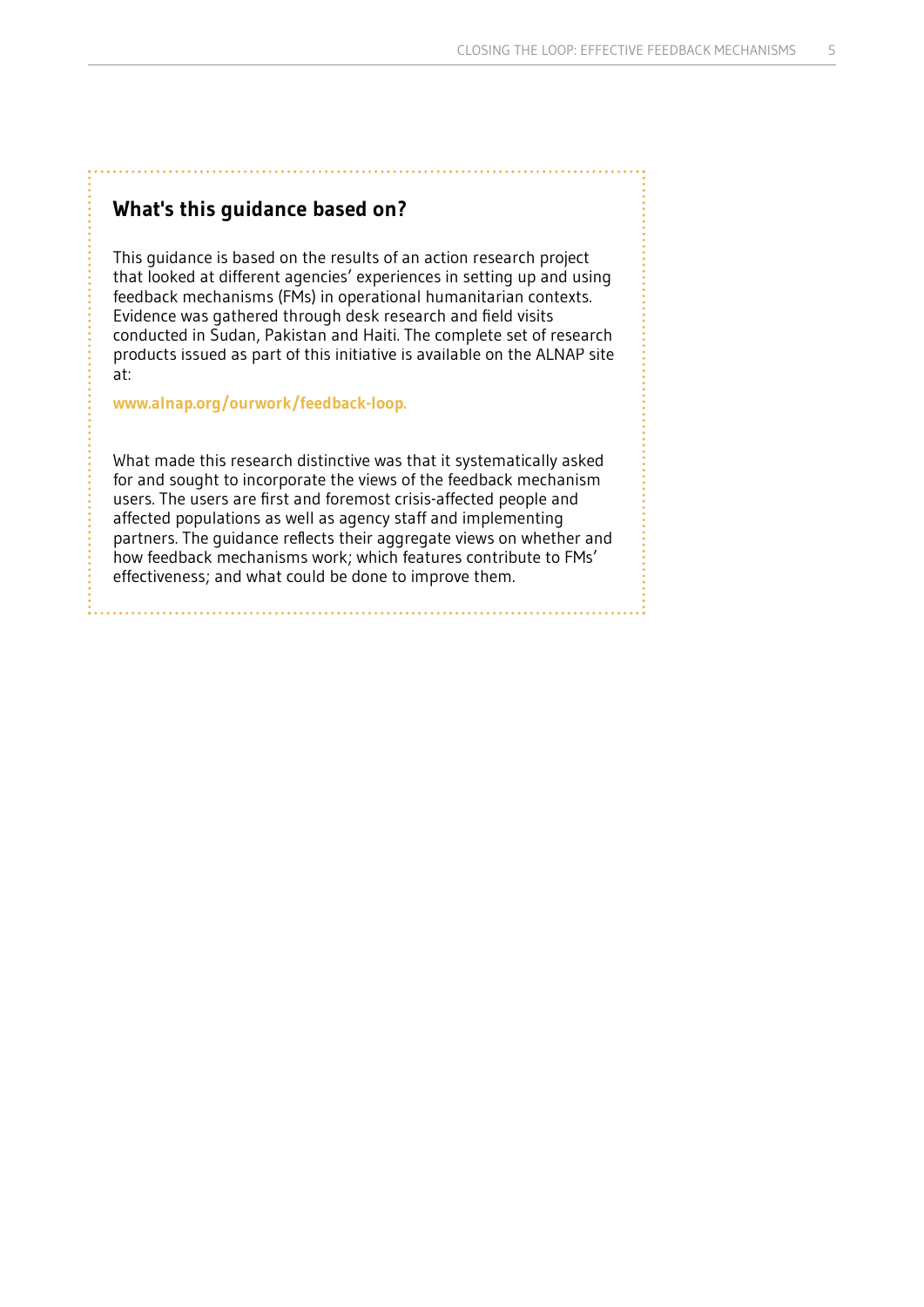### Designing a feedback mechanism

**1** Define purpose, expected uses and needs.

This can be done by asking the following three questions:

- What needs will be met by establishing a feedback mechanism?
- How do you expect to use the feedback?
- Who would need to be able to access and use this information?

Evidence from the **[case studies](www.alnap.org/ourwork/feedback-loop)** shows that feedback mechanisms are often expected to meet a wide variety of needs. Table 1 presents some commonly cited reasons for establishing a formal feedback mechanism.

**Table 1: Establishing the overall purpose and considering the need for establishing a feedback mechanism**

| <b>Possible questions</b><br>about the purposes<br>of, and need for, a<br>feedback mechanism | <b>Potential options or answers</b>                                                                                                                  |
|----------------------------------------------------------------------------------------------|------------------------------------------------------------------------------------------------------------------------------------------------------|
| What are the needs you<br>are trying to meet?                                                | Understanding programme targeting and performance (as part<br>٠<br>of broader monitoring system).                                                    |
|                                                                                              | Enhancing participatory process and affected population<br>$\bullet$<br>empowerment; giving programme participants more power over<br>the programme. |
|                                                                                              | Reducing monitoring of data gaps and/or substituting for<br>٠<br>broader monitoring in situations of limited access.                                 |
|                                                                                              | Identifying abuses.<br>٠                                                                                                                             |
|                                                                                              | Meeting commitments of accountability.<br>$\bullet$                                                                                                  |
|                                                                                              | Ensuring participants have information<br>٠                                                                                                          |
|                                                                                              | Aligning agency and participant expectations of the programme.<br>٠                                                                                  |
|                                                                                              | Improving acceptance and security of agency in the community.<br>٠                                                                                   |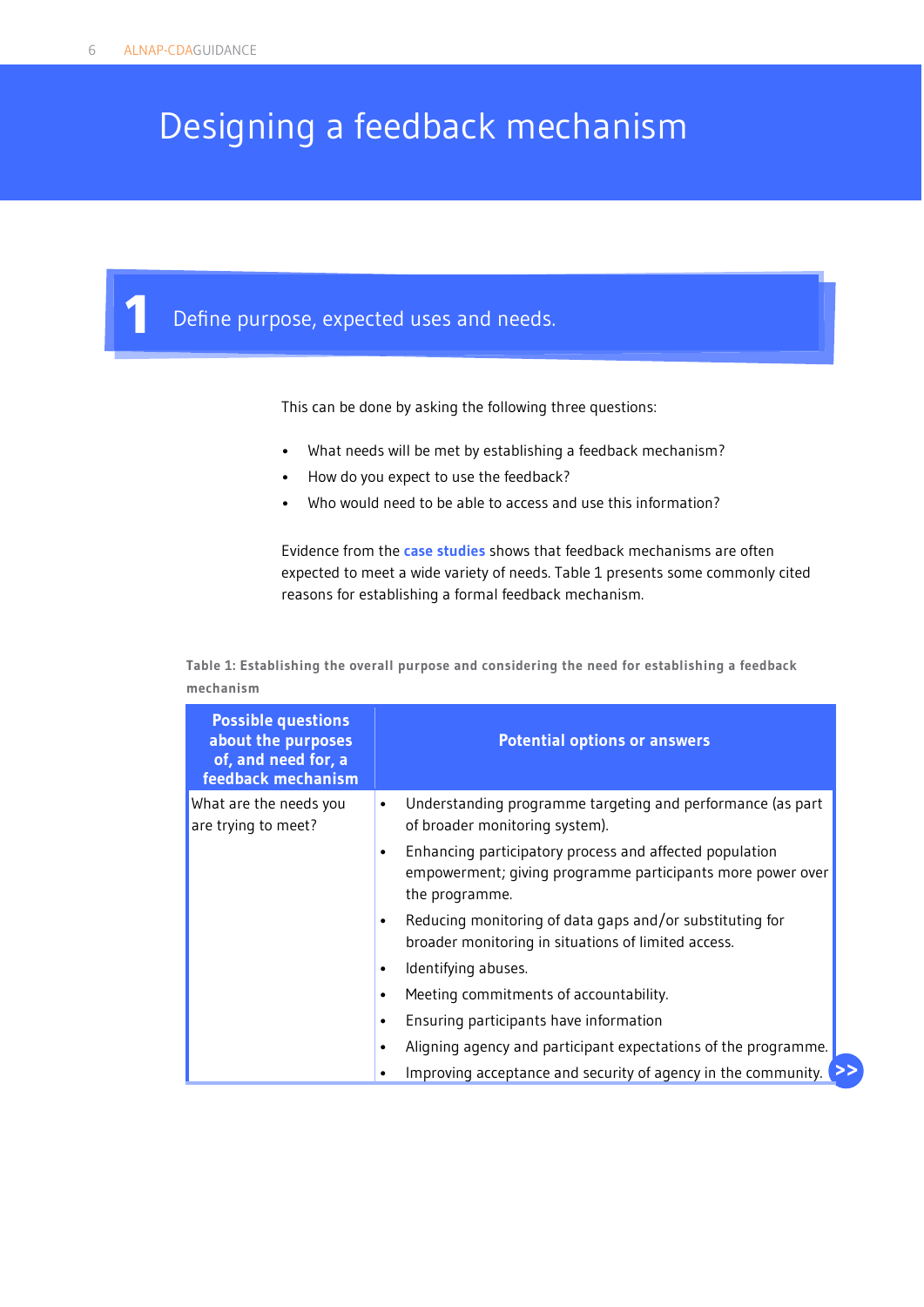| <b>Possible questions</b><br>about the purposes<br>of, and need for, a | <b>Potential options or answers</b>                                                                                                                                                                                                                                                                                                                                                                                   |
|------------------------------------------------------------------------|-----------------------------------------------------------------------------------------------------------------------------------------------------------------------------------------------------------------------------------------------------------------------------------------------------------------------------------------------------------------------------------------------------------------------|
| feedback mechanism                                                     |                                                                                                                                                                                                                                                                                                                                                                                                                       |
| What are the expected<br>uses for such information?                    | Improving the quality of the day-to-day activities/processes used<br>$\bullet$<br>to provide assistance and deliver services.                                                                                                                                                                                                                                                                                         |
|                                                                        | Ensuring that aid is reaching the most marginalised.<br>$\bullet$                                                                                                                                                                                                                                                                                                                                                     |
|                                                                        | Ensuring that targeting is fair and/or perceived as fair.<br>$\bullet$                                                                                                                                                                                                                                                                                                                                                |
|                                                                        | Improving targeting and selection of affected populations and<br>$\bullet$<br>programme participants.                                                                                                                                                                                                                                                                                                                 |
|                                                                        | Aligning expectations - clarifying programme objectives and<br>$\bullet$<br>features of programme and delivery to affected populations.                                                                                                                                                                                                                                                                               |
|                                                                        | Improving relevance and responsiveness of assistance provided<br>$\bullet$<br>and service delivered.                                                                                                                                                                                                                                                                                                                  |
|                                                                        | Improving quality or quantity of assistance provided and service<br>$\bullet$<br>delivered.                                                                                                                                                                                                                                                                                                                           |
|                                                                        | Identifying and gathering information about diversions, misuses,<br>$\bullet$<br>mismanagement or abuses of assistance provided.                                                                                                                                                                                                                                                                                      |
|                                                                        | Advocating for needs of affected people.<br>$\bullet$                                                                                                                                                                                                                                                                                                                                                                 |
|                                                                        | Informing future programme design.<br>$\bullet$                                                                                                                                                                                                                                                                                                                                                                       |
| Who needs to access and<br>use this information?                       | Depending on the feedback content and expectation of follow-<br>up and use, this could include one or more of the following<br>users/stakeholders:<br>field monitoring teams so that they can be alerted of<br>implementation challenges, access and delivery issues,<br>issues with quality of assistance provided, targeting of<br>eligible population<br>programme managers based in the field and in capital<br>٠ |
|                                                                        | offices<br>monitoring, evaluation, accountability and learning (MEAL)                                                                                                                                                                                                                                                                                                                                                 |
|                                                                        | coordinators and MEAL teams in the field<br>protection from sexual exploitation and abuse (PSEA),<br>gender-based violence (GBV) and protection advisers so that<br>they can be made aware inter alia of situations of abuse,<br>misconduct etc. that need verifying, confidential follow-up,<br>or referral                                                                                                          |
|                                                                        | cluster partner agencies, and/or agencies from other<br>clusters                                                                                                                                                                                                                                                                                                                                                      |
|                                                                        | UN Office for Coordination of Humanitarian Affairs (OCHA)<br>and/or other agencies with a cluster or inter-cluster<br>coordination role                                                                                                                                                                                                                                                                               |
|                                                                        | local implementing partners<br>$\bullet$                                                                                                                                                                                                                                                                                                                                                                              |
|                                                                        | local authorities (could include law enforcement officials)                                                                                                                                                                                                                                                                                                                                                           |
|                                                                        | field monitoring teams and field liaison officers from donor<br>agencies                                                                                                                                                                                                                                                                                                                                              |
|                                                                        | senior managers                                                                                                                                                                                                                                                                                                                                                                                                       |
|                                                                        | heads of operations<br>٠                                                                                                                                                                                                                                                                                                                                                                                              |
|                                                                        | donors' officials in capital and headquarter offices<br>٠                                                                                                                                                                                                                                                                                                                                                             |
|                                                                        | affected population/those who submitted feedback.                                                                                                                                                                                                                                                                                                                                                                     |

**>>**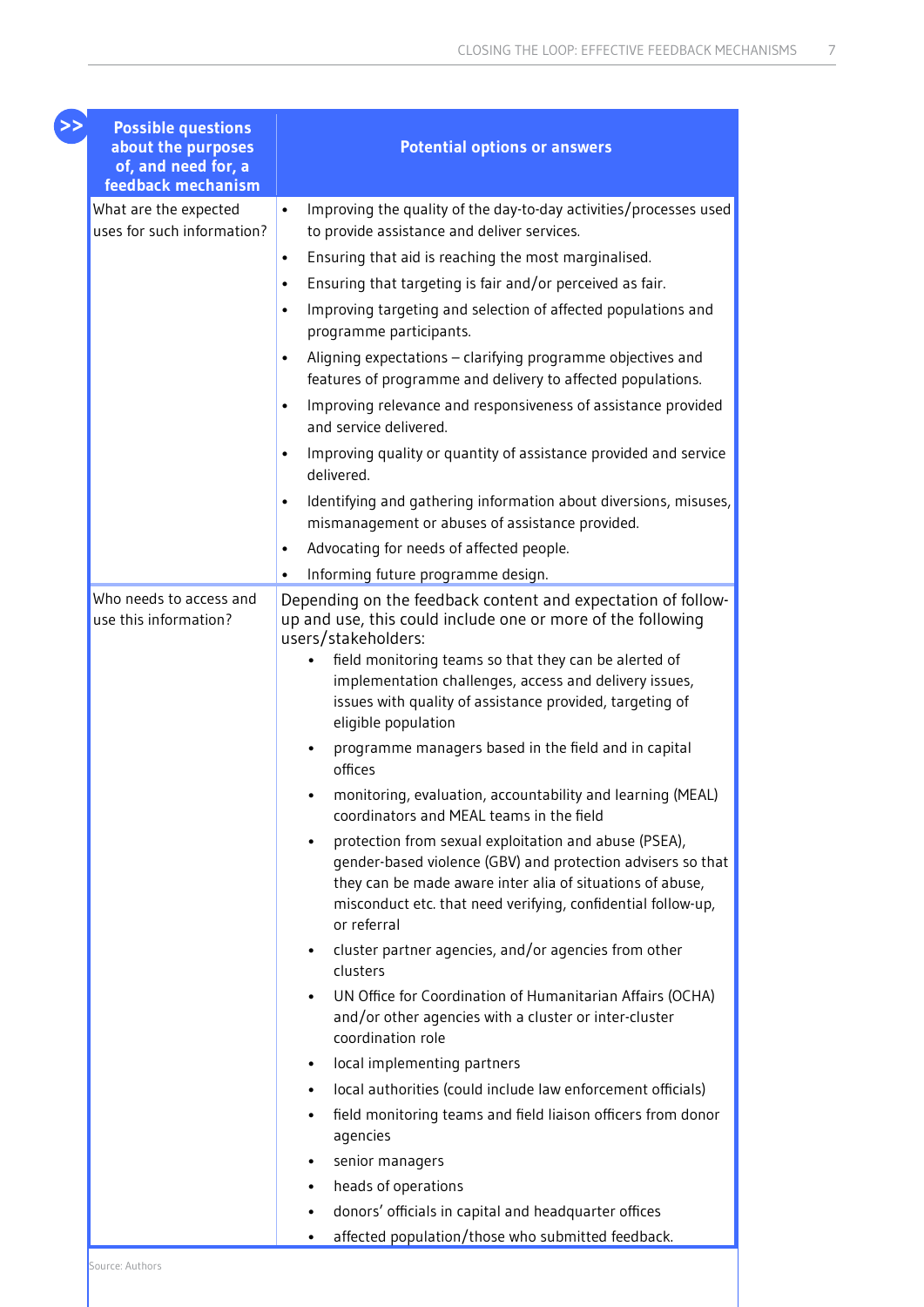Some less common uses of feedback information identified during the case studies included:

- **Using feedback to look for average trends** in how assistance is being provided, perceived, and used. (See examples from the **[Sudan case study](www.alnap.org/ourwork/feedback-loop)**).
- **Scanning feedback to look for 'outliers'**, for indications of diverging uses, new emerging needs, affected populations' priorities and preferences of different groups of users. For example, unsolicited feedback could concern the type of project inputs and assistance provided and what users perceive to be most appropriate for their context. (See examples from World Vision and Oxfam America in the **[Sudan case study](www.alnap.org/ourwork/feedback-loop)**; and International Organization for Migration [IOM]/Shelter Cluster in the **[Pakistan case study](www.alnap.org/ourwork/feedback-loop)**).
- **Analysing feedback data to understand preferences**, uses and behaviours associated with certain actions (e.g. how a relocation programme in post-earthquake Haiti can contribute to supporting livelihood and income-generating opportunities among the programme participants. (See examples from International Federation of Red Cross and Red Crescent Societies, British Red Cross and Catholic Relief Services in the **[Haiti case study](www.alnap.org/ourwork/feedback-loop)**).

**Some less common uses of feedback**

• **Extracting 'stories of change' from programme participants** that can be used to complement quantitative monitoring reports and progress reports for donors. (See example from IOM in the **[Pakistan case study](www.alnap.org/ourwork/feedback-loop)**).

It is important to note that when establishing who needs to access and use the information generated through feedback mechanisms, you should consider how to ensure that relevant information is also shared with the affected population itself.

Data on whether, how and how often this happens in reality appears to be rare. In some contexts, new crowdsourcing and open-source platforms can allow affected populations to view the information gathered. Some agencies have designed feedback procedures whereby those submitting feedback – including feedback provided during face-to-face meetings with community liaison officers or monitoring, evaluation, accountability and Learning (MEAL) staff – are handed a carbon copy or a summary of the feedback they provided.

In addition to having access to the data provided, community members can engage in analysing it or making sense of the issues that are flagged through the feedback mechanism. The idea is that if community members are provided with access to this data and engaged in its initial analysis, they can use the data for their own, locally driven advocacy purposes with other agencies and their local authorities.

Phone lines and technology are important but not a panacea. We need a change of mentality. **"** Investing in listening to the people is critical. **"**

IOM programme staff, Pakistan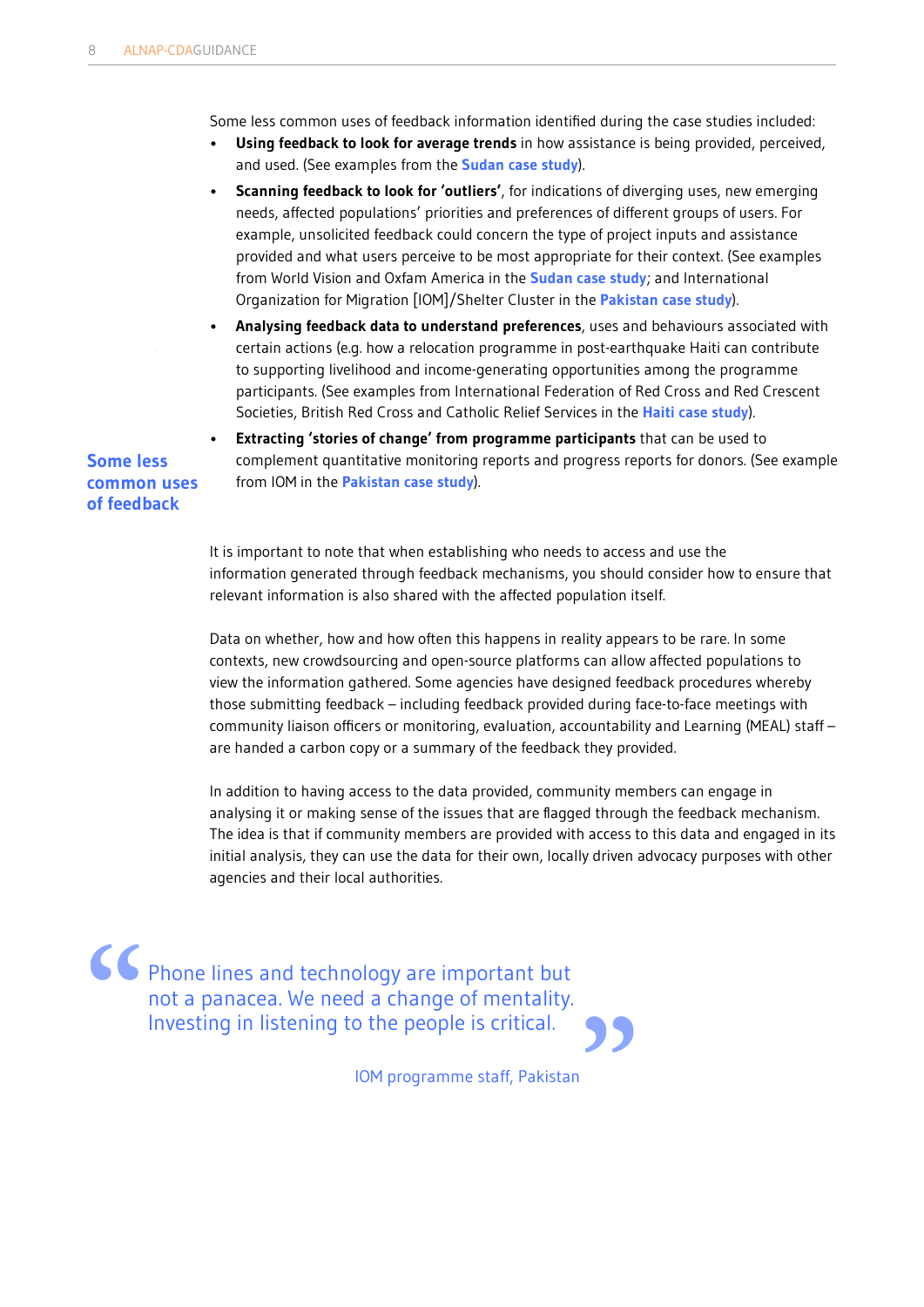**2**

Decide whether you will institute a formal feedback 'mechanism', or whether informal, unplanned approaches will generate the feedback you require.

Once the overarching purpose and expected uses of a feedback mechanism have been identified, the next decision is whether to opt for a formal or informal approach. In the broadest sense, by informal approach, we mean that the practice of receiving and responding to feedback can be embedded in how programme and staff work on a day-to-day basis. By formal approach, we mean that the practice of collecting, receiving and responding to feedback is established as a dedicated function supported by some level of structure and procedures. Although the focus of this guidance is on feedback mechanisms understood in the more 'formal' sense, it is important to recognise that both approaches to feedback handling present advantages and disadvantages.

When weighing up formal and informal feedback approaches, the main question is: could the information that you expect the mechanism to generate be collected and channelled through other existing processes, such as monitoring and two-way communication practices?

Some feedback collection and feedback handling practices may already be embedded in how programme monitoring and MEAL teams work, and how the agency collaborates with its local counterparts, cluster members, or implementing partners. Feedback may be obtained through participatory assessment, design, monitoring and evaluation activities. Both 'formal' and 'informal' set-ups present advantages and disadvantages, which are highlighted on the following pages.

**Feedback collection and feedback handling practices can already be embedded in how programmes work.**

If we had enough staff and were closer to the ground regularly in the camps, and implementing our programmes in a more participatory manner, we wouldn't need a Beneficiary Accountability Officer. **"**

Country Director in Khartoum, Sudan **"**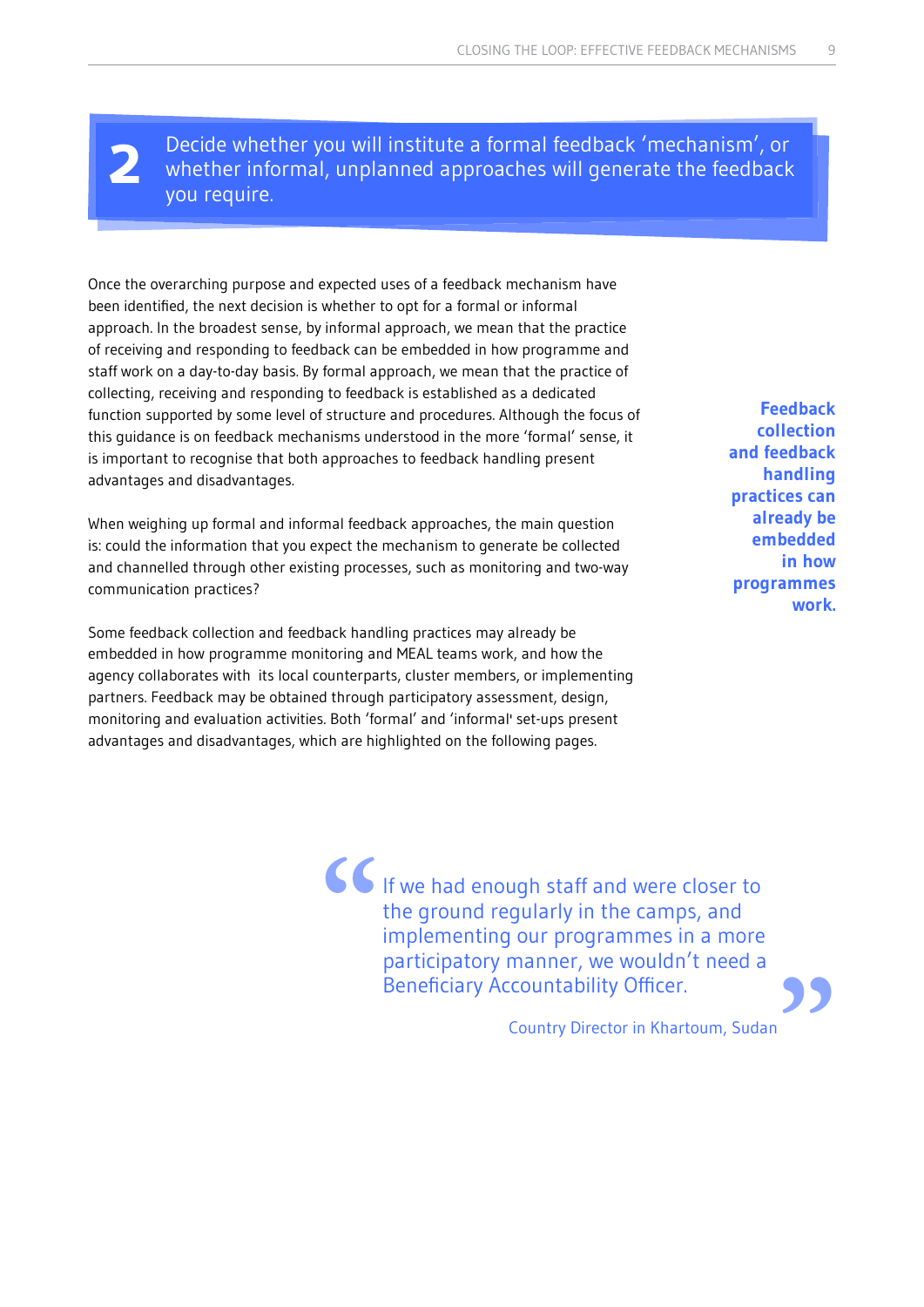

**Table 2: Formal mechanisms: advantages and disadvantages**

| <b>ADVANTAGES</b>                                                                                                                                                                                                                                                                                                                           | <b>DISADVANTAGES</b>                                                                                                                                                                                                                                                                                                        |
|---------------------------------------------------------------------------------------------------------------------------------------------------------------------------------------------------------------------------------------------------------------------------------------------------------------------------------------------|-----------------------------------------------------------------------------------------------------------------------------------------------------------------------------------------------------------------------------------------------------------------------------------------------------------------------------|
| <b>Organisational learning.</b> Can help support<br>the creation of institutional memory and<br>learning by recording and codifying feedback.                                                                                                                                                                                               | Organisational learning. May fragment the<br>feedback collection and response functions<br>by making it the purview of only a group<br>of specialised staff, operating in their own<br>'silo' and disconnected from the operational<br>teams, or from the relevant decision-makers<br>who could act on feedback promptly.   |
| Volume. Can often handle greater volume<br>of feedback data by, for instance, making<br>greater use of higher-tech communication<br>tools and channels such as SMS-based<br>systems or dedicated call centres.                                                                                                                              | <b>Organisational learning.</b> May convey the<br>perception that, by creating a separate<br>team dedicated to feedback collection and<br>response (or to accountability in general),<br>listening and responding to the affected<br>population becomes the job of a particular<br>team, and not everyone's responsibility. |
| Funding. May attract funding relatively easily<br>because the feedback handling process is<br>presented as a discrete project. This means<br>that dedicated budget lines can be allocated<br>to carry out feedback handling functions<br>such as feedback data entry, database<br>management, data reporting and call centre<br>management. | Funding. Can be more susceptible to funding<br>fluctuations because of higher dependency<br>on discrete budget lines that risk coming to a<br>halt when the scale of operations decreases.                                                                                                                                  |
| Remoteness. Can reach affected people in<br>situations where in-person access may be<br>difficult, and thus level of communication<br>with crisis-affected communities is<br>maintained.                                                                                                                                                    |                                                                                                                                                                                                                                                                                                                             |

Source: Authors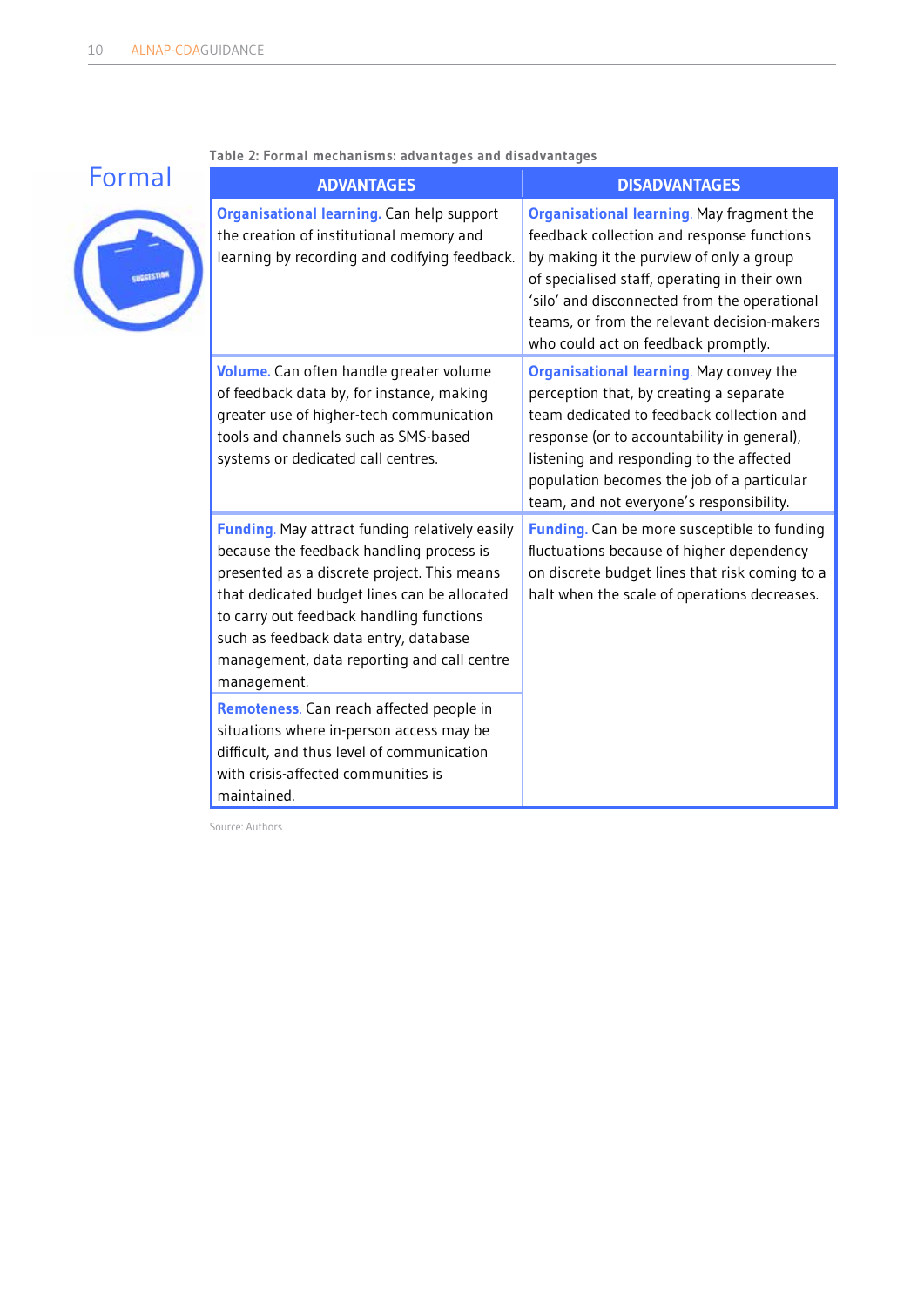#### **Table 3: Informal mechanisms: advantages and disadvantages**

| <b>ADVANTAGES</b>                                                                                                                                                                                                                                                                                                                                                                               | <b>DISADVANTAGES</b>                                                                                                                                                                                                                                                                                                                                                                                                                                                                                                                                                                                                                                                                                                                                            | Informal |
|-------------------------------------------------------------------------------------------------------------------------------------------------------------------------------------------------------------------------------------------------------------------------------------------------------------------------------------------------------------------------------------------------|-----------------------------------------------------------------------------------------------------------------------------------------------------------------------------------------------------------------------------------------------------------------------------------------------------------------------------------------------------------------------------------------------------------------------------------------------------------------------------------------------------------------------------------------------------------------------------------------------------------------------------------------------------------------------------------------------------------------------------------------------------------------|----------|
| Responsiveness. Can be more<br>responsive to changes in the<br>programme and in the operational<br>context, because they tend<br>to be embedded in the inner<br>workings of a programme (most<br>often within monitoring functions)<br>and to rely heavily on regular<br>in-person communication with local<br>implementing partners, community<br>representatives and affected<br>populations. | <b>Collecting, tracking, verifying. It can be</b><br>harder to collect, document and verify<br>feedback without formal procedures.<br>This, in turn, impinges on the possibility of<br>tracking responses, analysing trends and<br>reporting on them over time.                                                                                                                                                                                                                                                                                                                                                                                                                                                                                                 |          |
| <b>Relationship building.</b> Can strengthen<br>the quality and nature of the relationships<br>between agency and affected populations<br>by, for instance, increasing trust and<br>collaboration between agencies and<br>communities.                                                                                                                                                          | <b>Organisational learning.</b> May rely excessively<br>on the know-how of individual team leaders<br>and team members (e.g. monitoring and<br>MEAL teams) with facilitation, conflict<br>resolution, and listening and communication<br>skills. This can make these systems hard<br>to sustain and to scale up across teams,<br>programmes and operations.<br><b>Predictability.</b> Can make feedback handling<br>processes less predictable because they are<br>often hitched to the relationship of trust<br>built with specific individuals, and not to<br>institutional systems. Staff leaving or rotating<br>from their positions risks loss of feedback<br>channels and two-way communication<br>because of the lack of more predictable<br>procedures. |          |
|                                                                                                                                                                                                                                                                                                                                                                                                 | Volume and remoteness. Can rely mainly on<br>in-person communication, which can make it<br>difficult to handle large volumes of data and<br>to gather data in situations of constrained<br>access.                                                                                                                                                                                                                                                                                                                                                                                                                                                                                                                                                              |          |
|                                                                                                                                                                                                                                                                                                                                                                                                 | <b>Innovation</b> . May arguably be less receptive<br>to innovations in humanitarian information<br>communication technology and affected<br>populations' communication, which can<br>limit the scale of these informal systems and<br>their ability to reach communities that are in<br>situations of constrained access or supported<br>by large-scale operations across a broad<br>geographical area.                                                                                                                                                                                                                                                                                                                                                        |          |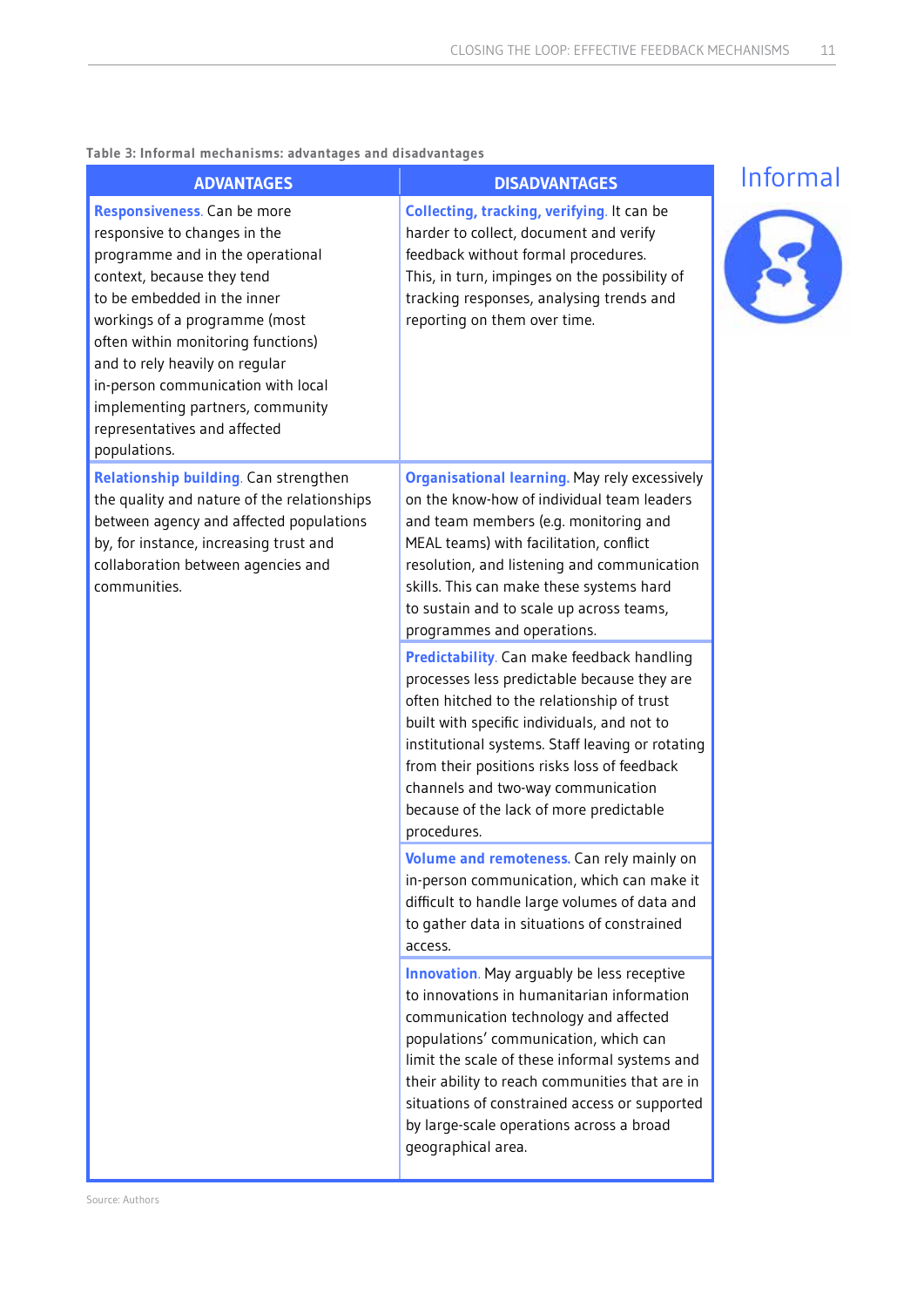**Inconclusive whether certain contexts call for informal or formal set up.**

One of the aspects on which there doesn't (yet) seem to be enough or conclusive evidence is whether certain types of programme and operation contexts call for one set-up or the other. Nevertheless, it is possible to highlight some features that seem to characterise those agencies and programmes that, the research team could observe, rely more on informal feedback handling approaches than on formal mechanisms. If your team, programme or operation decides to opt for an informal feedback handling approach, it is useful to highlight that successful informal systems are built and rely on:

- strong trust and solid relationship of collaboration with implementing partners (local and international) on information-sharing and monitoring of programmes and services delivered
- regular, unimpeded access to the population either by INGO or local partner
- strong cohesion and clarity of objectives, roles and responsibilities within the monitoring / M&E / MEAL teams
- availability of resources (financial and staffing) to support monitoring teams within which informal feedback handling often occurs
- high levels of information exchange within the monitoring and M&E teams, and between these teams and senior programme management
- high levels of empowerment of monitoring teams to respond to and address feedback received on the spot and on the ground as much as possible
- the aspiration and desire to monitor not only the use of aid and resources provided, but also related behaviour changes in the affected populations and programme participants, in a continuous manner over longer periods of time.

Choose the mechanism's location in your organisation. **3**

**Should the mechanism be located centrally, or with the day-to-day programme deliverers?**

Once an agency has decided to establish a new feedback mechanism, or formalise existing feedback handling practices, the overarching purpose and expected uses of the mechanism will influence other key aspects such as the mechanism's location within programme and organisational structures.

This is another area in which there isn't (yet) sufficient or conclusive evidence concerning where in the organisation the mechanism should be located for different programmes and contexts. Nevertheless, from existing and limited evidence, it is possible to highlight two broad options.

**Locate the mechanism in a central unit or department** which is not involved in the day-to-day programme delivery, such as a unit dealing with MEAL and quality assurance for the whole operation, or country office, or central communication and advocacy department. This allows staff to share and report on feedback received across functions and programmes, and allows better capture and sharing of feedback on cross-cutting issues. The main drawback is insularity and detachment from programme managers and the realities and changes of day-to-day implementation. Moreover, locating responsibility for the mechanisms outside the programme function makes it harder to ensure that feedback reporting is timely, so that programme managers and field teams receive relevant and actionable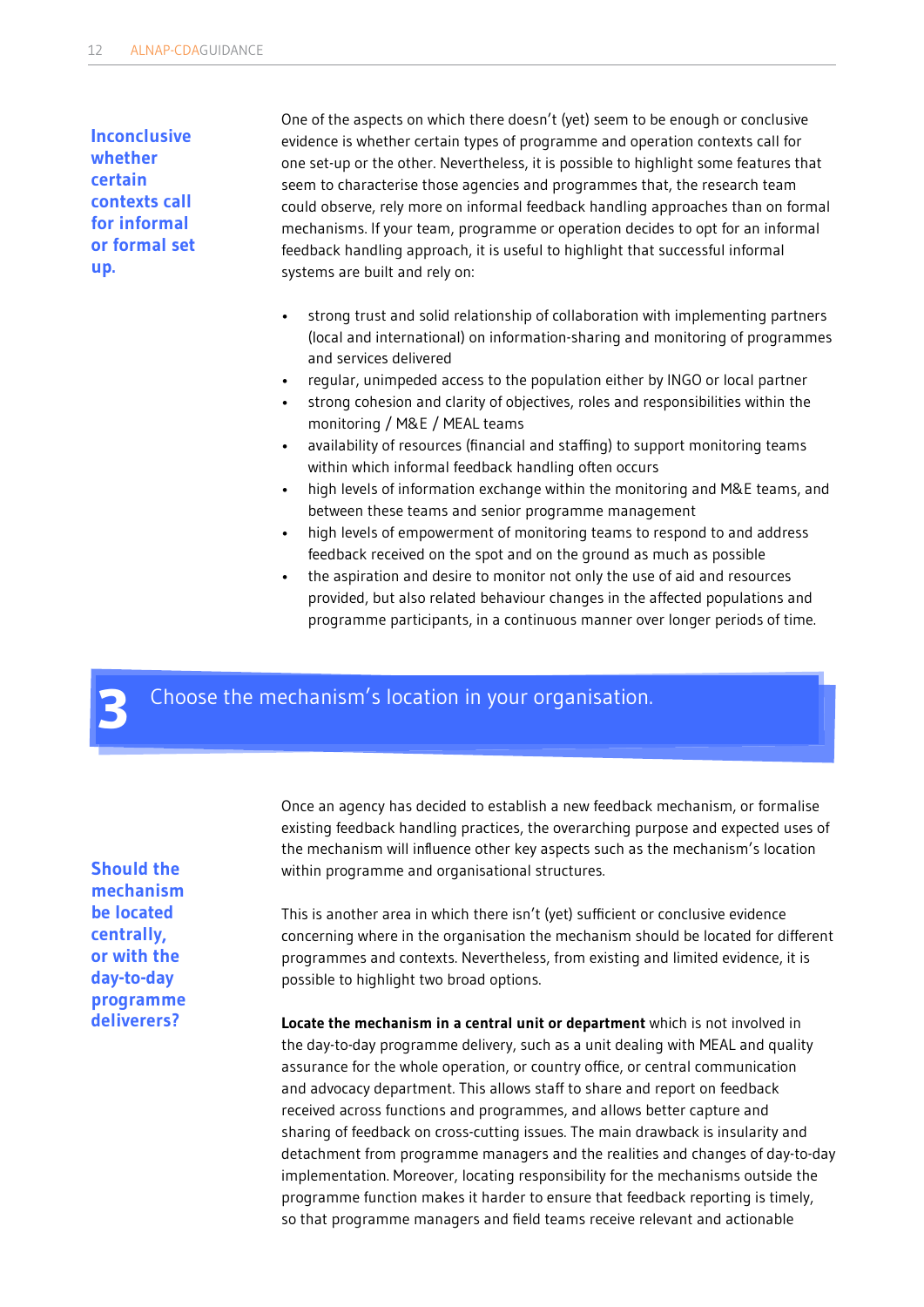feedback reports frequently enough to be in synch with the fast pace characterising many humanitarian operations.

**Locate the mechanism within a team, unit or department involved in day-today programme delivery and operations**. This can compensate for some of the drawbacks outlined for the first design option. Nonetheless, this design can also create another kind of insularity: over-specialisation. If the feedback handling is in one programme rather than others in the same area or sector of operation (for example, food assistance), this may reduce attentiveness to capturing and analysing feedback data that may be relevant for cross-cutting issues.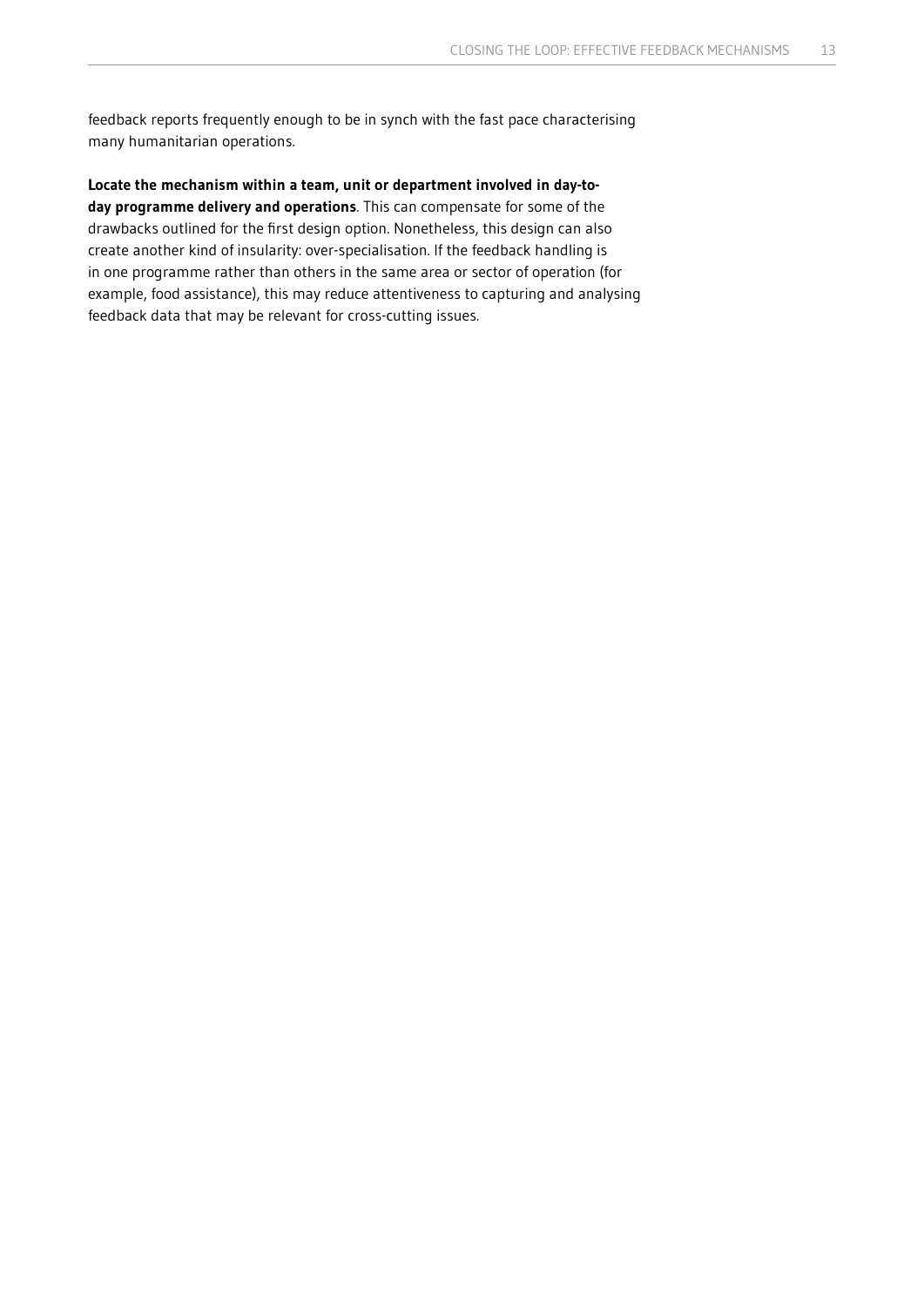### SETTING UP A FEEDBACK MECHANISM

Identify which communication tools and channels are most appropriate **4** for use in the feedback mechanism.

Feedback mechanisms (FMs) usually rely on a mix of tools ranging from in-person visits to more technological, digital, or SMS-based systems. Ideally, you will wish to build the feedback mechanism around tools which are commonly used, preferred, and well understood in a given context by the people expected to give feedback (including women and other marginalised groups). It is useful to distinguish between two types of communication tools and channels and highlight the possible advantages and disadvantage of each set:

**There are costs and benefits involved when using pre-existing feedback channels and also when establishing new ones.** 

**Communication tools and channels already established as part of the programme**  or service delivery within which the FM is anchored. These often rely on periodic in-person visits and on the use of monitoring, assessment and survey tools such as household questionnaires, or post-distribution monitoring forms, logbooks and community meetings.

**Communication tools and channels that are specifically established as a new addition** to the options given (complementing the first set of tools) to affected populations and programme participants to get in touch with the agencies to provide unsolicited comments, feedback, pass on information, ask questions or thank the agencies. These tools and channels often rely on platforms (e.g. mobile and digital services) and support tools (suggestion boxes, radio, SMS messaging) that allow the handling of greater volumes of communication and feedback data without requiring face-to-face communication.

Box 1 takes a comparative look at the two sets of communication tools and channels from a feedback handling perspective.

For any intervention, you should be able to design an accountability system. In every community, there is a way. It needs to be explored and built on. This is incremental work and it takes time. **" "**

World Vision M&E specialist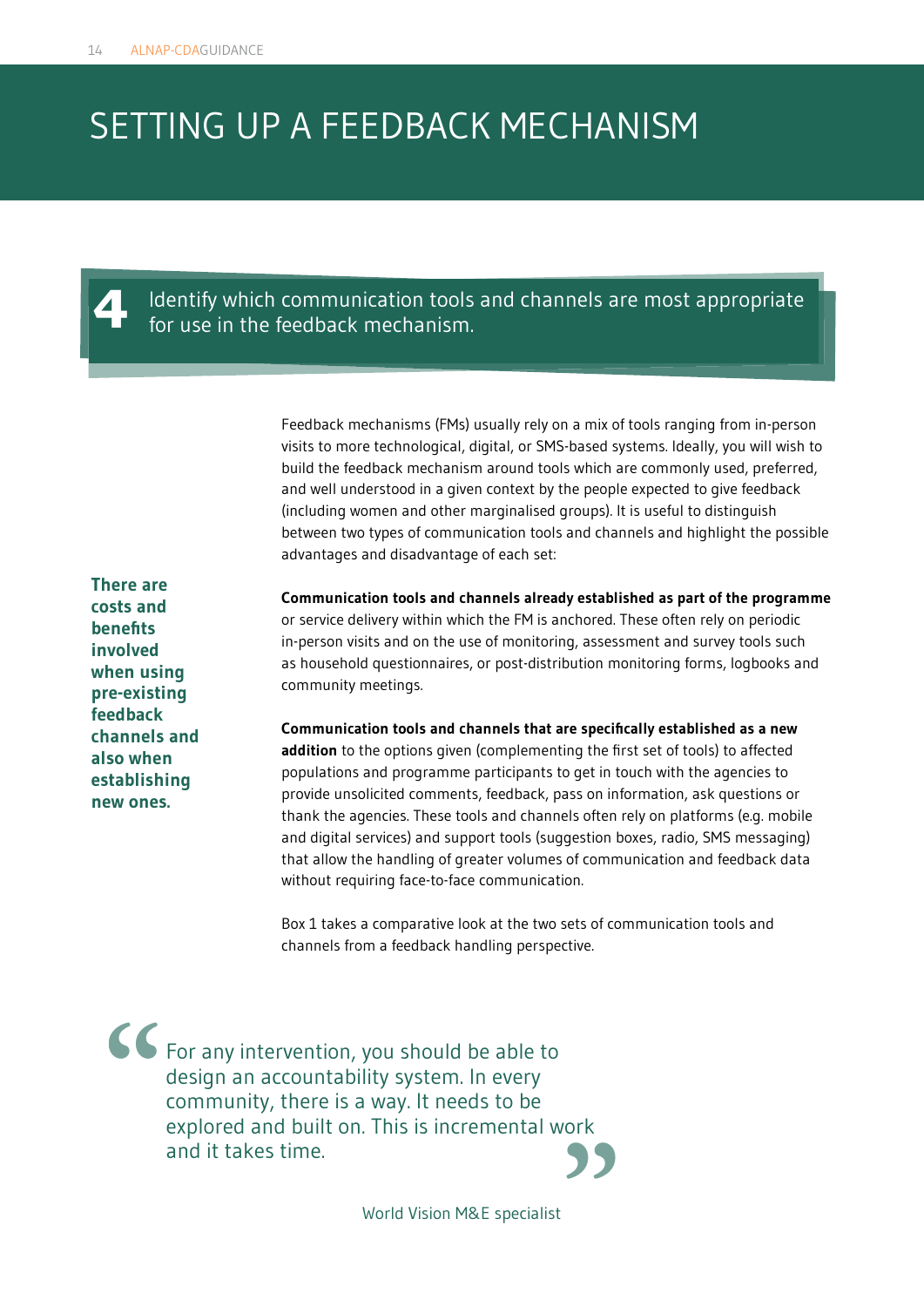ę.  $\ddot{\bullet}$ 

**Box 1: Consider the appropriate mix of communication tools and channels**

 $\bullet$ 

#### **COMMUNICATION TOOLS ALREADY PART OF PROGRAMME DELIVERY**



- Community or village-level meetings before or after aid distribution
- In-person visits at household level as part of field monitoring  $\bullet$
- In-person visits and focus group discussions as part of assessment
	- Assessment surveys conducted at household level
	- Post-distribution surveys conducted at household level



| Potential advantages from a feedback-handling                                                   | Potential disadvantages from a feedback-                                                                                                                         |
|-------------------------------------------------------------------------------------------------|------------------------------------------------------------------------------------------------------------------------------------------------------------------|
| perspective                                                                                     | handling perspective                                                                                                                                             |
| Channels and tools are already known and maintained as an                                       | Often requires more regular presence and access to the                                                                                                           |
| integral part of how activities are carried out and monitored.                                  | population.                                                                                                                                                      |
| Affected populations and local implementing partners may<br>already be familiar with the tools. | High staffing requirements.                                                                                                                                      |
| Depth of the qualitative information provided.                                                  | Requires interviewing and listening skills to collect<br>information and answers given to open-ended questions (as<br>opposed to numeric survey questionnaires). |
| Provides information helpful to track change over time with                                     | Requires specific data analysis skills adequate to the type of                                                                                                   |
| greater details and focus on individual stories of change.                                      | data gathered.                                                                                                                                                   |

#### **OTHER TOOLS AND CHANNELS ESTABLISHED SPECIFICALLY TO SUPPORT FEEDBACK MECHANISM**



Encouraging written letters mailed directly to the agency office



Encouraging in-person visits to the agency office during designated drop-in hours

• Integrated voice response technology applied to mass SMS messaging

provision of toll-free mobile phone lines

| Potential advantages from a<br>feedback-handling perspective | Potential disadvantages from a feedback-handling perspective                   |
|--------------------------------------------------------------|--------------------------------------------------------------------------------|
| Some tools can handle a large volume of                      | Affected populations and local implementing partners may not be familiar       |
| information.                                                 | with the tools and require continuous briefing and sensitisation to their use. |
| They can integrate and support the                           | 'Atomisation' / 'fragmentation' of feedback across different tools which       |
| work done through in-person visits and                       | produce raw data in 'incomparable formats' (e.g. suggestion box logbook,       |
| monitoring visits.                                           | digital communication via SMS).                                                |
| Can be helpful in situations where access is                 | Some tools require dedicated capacity with technical know-how not always       |
| constrained.                                                 | available (e.g. database management).                                          |
| Can be the preferred channel if they                         | If not used to integrate with in-person communication, digital technology      |
| offer anonymity in cases of sensitive                        | tools can potentially replace face-to-face communication or displace informal  |
| feedback (about staff / partner misconduct                   | channels.                                                                      |
| or corruption, or sexual abuse and                           | Requires specific data analysis skills not only to manage feedback data entry  |
| exploitation).                                               | and database management, but also to 'make sense of the data'.                 |

Source: Authors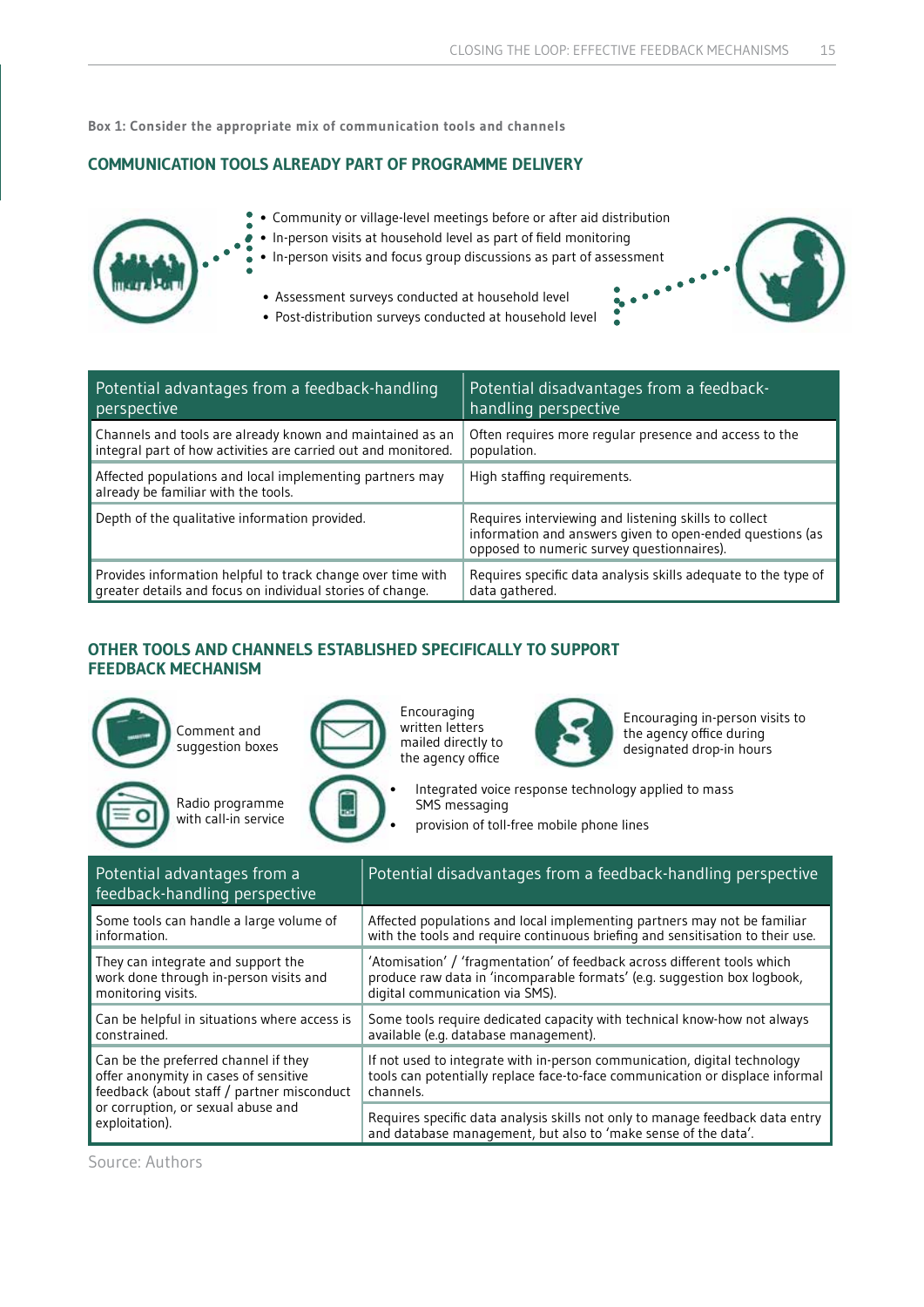**What to consider when selecting feedback channels**

In selecting feedback channels, you should:

- Consider whether and how different population groups (men, women, children, the elderly, marginalised and vulnerable groups and individuals) have the opportunity to access at least some of the communication tools established or used by the agencies to support two-way communication with affected populations.
- Ensure that you have thought through how information from these various sources will be validated and analysed (see guidance point 7 on page 18).
- Ensure that you have the resources (financial, staffing and skills) for collecting and analysing information from the sources (see guidance point 6 on page 17)
- Identify other channels which may have been established by other agencies or bodies, and consider how these can be integrated with the programme, to prevent duplication and confusion.

Concretely, this calls for ensuring, for instance, that:

- **Literacy levels are taken into account** when establishing communication channels.
- **Communication tools are safe to access** for different groups (including the marginalised people in the community).
- **Confidentiality of communication is guaranteed** as appropriate (e.g. suggestion boxes are only opened by agency staff; in urban contexts where distances between agencies' offices and programme sites are generally shorter, there are drop-in hours established for community members to talk in person and privately with agency staff).
- **There are dedicated in-person channels at the disposal of women and other marginalised or vulnerable groups** in contexts where they are not allowed to have access to mobile communication. Or they are able to sit in on community and village meetings, to voice their requests, unsolicited comments, concerns and feedback. This often calls for female staff in agencies' monitoring teams to be tasked with reaching out to these groups and individuals separately from other more powerful individuals and gatekeepers in the community.

Consider how sensitive information (for example, referring to sexual abuse or fraud) will be addressed.

Even if the feedback mechanism is not primarily designed to collect sensitive information of this type, it is possible that people in crisis affected communities will use the mechanism to make agencies aware of fraud, misappropriation or abuse. As a result, it is important to develop a procedure that addresses this type of feedback. A useful starting point would be to make sure that agency staff working on a protection, sexual exploitation and abuse (SEA) and gender mainstreaming portfolio are, at minimum, made aware of how the feedback mechanism works.

Even more usefully, they should be asked for advice on communication, follow-up and referral procedures in case more sensitive feedback content is brought to agencies' attention. Another source of advice and support for referral and follow-up of SEA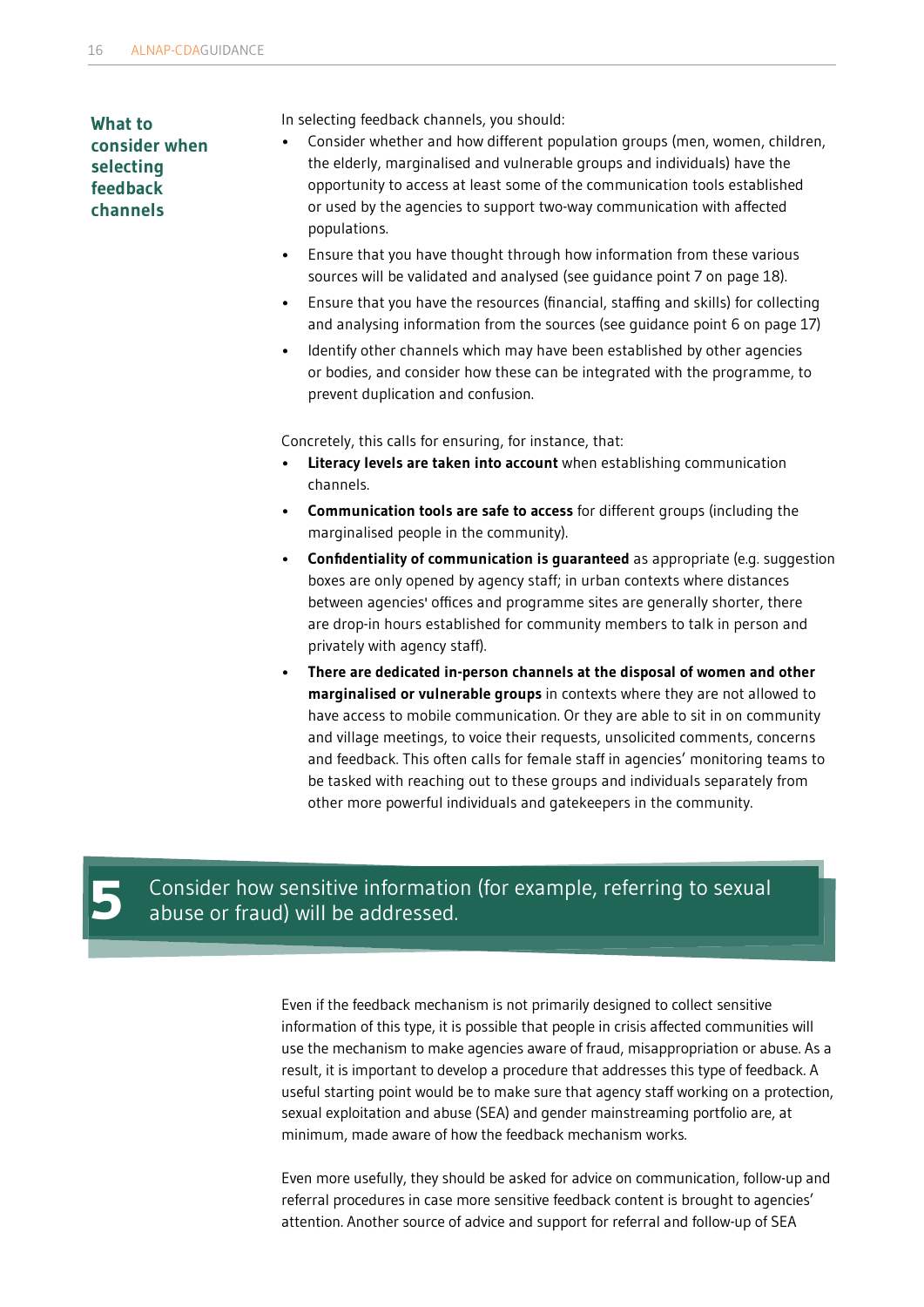allegations may also come from the Protection Cluster staff. Internal auditors and inspectors may be able to advise on how the mechanism should address issues of fraud or misappropriation.

A related consideration is about the need to ensure a minimum level of confidentiality and options for anonymity in cases where feedback touches on sensitive issues. A concrete measure could be to work with the feedback, monitoring and MEAL teams to establish a process for receiving and documenting confidential feedback and, if possible, to make sure that follow-up visits (e.g. for verification purposes) are also conducted with discretion and preserve anonymity of the complainant as needed. Where information is provided anonymously, other forms of verification will need to be considered. Responding to anonymous entries and closing the feedback loops is often impossible to do in an individualised manner but, where appropriate, communal meetings or announcement boards can be used to respond to questions and criticisms that have been submitted anonymously.

**Consider options to guarantee a minimum of anonymity and confidentiality as needed**

# Ensure a mix of staff nationalities, genders and other factors to **6** facilitate feedback collection and response to communities.

Concretely, this may call for:

- **Gender mix**. Considering how mixed teams of male and female, and national and international staff can facilitate collecting feedback and relaying information and feedback response back to programme participants, relevant gatekeepers and other local actors.
- **Capacity**. Ensuring that the capacities and skills of agencies' and implementing partners' staff match the requirements of different communication tools and channels. For instance, staff may require:
	- on-the-job training in interviewing skills and group discussion facilitation, communication and dispute resolution skills
	- shadowing by more experienced staff on how to lead focus group discussions
	- interviewing and listening skills practised with the support and shadowing of more experienced monitoring staff
	- data entry and data analysis skills may call for dedicated training (e.g. in statistical product and service solutions and Microsoft Access packages).
- **Reporting skills**. These could be supported by teaming up international and national staff, junior and more senior staff when compiling feedback summaries and other reports customised for different internal and external audiences.

If there are issues with assistance we would just **" keep quiet.**<br> **"** Woman living in Sindh Privince, Pakistan<br> **Privince**, Pakistan

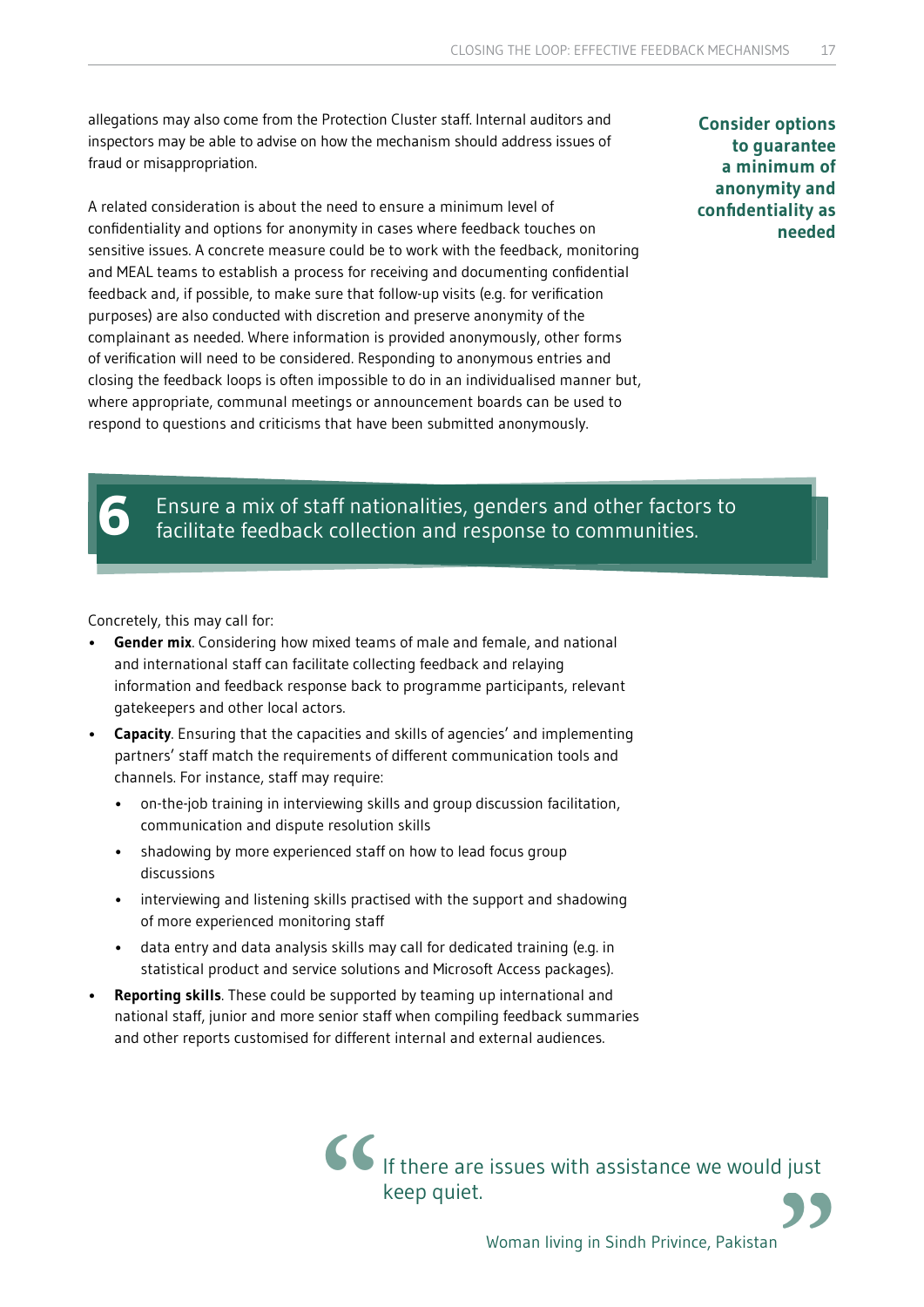### SORTING, ANALYSING, VERIFYING AND SHARING FEEDBACK

**7** Plan ahead for feedback data entry, sorting and verification.

Consider the following issues when sorting feedback.

**Table 4: Potential components to build into feedback collection and sorting process**



Source: Authors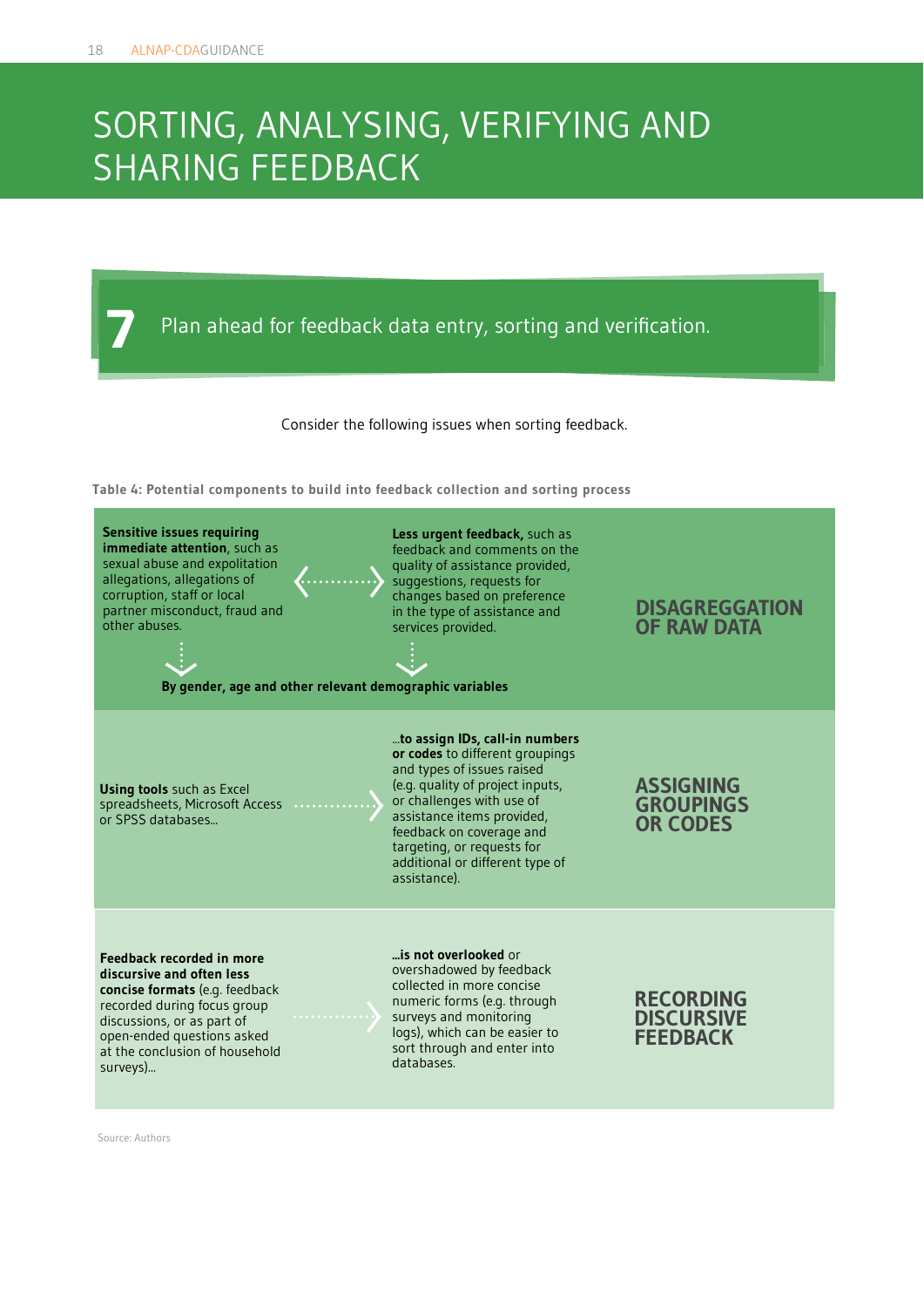**8** Design a feedback mechanism that provides *reliable* information that programme staff actually need in order to make decisions and take actions.

As part of the design of the feedback mechanism, it is important to consult with the potential users of information within your organisation to identify the type of information which they need in order to make decisions about changes or improvements to a programme.

Once you have agreed on the types of information that you want to collect (while recognising that people in affected communities will also give you information that is important to them, and which may not fit neatly into these categories), you will also need to consider how feedback data will be checked and verified in order to design a feedback mechanism that provides reliable information. Concretely, some of the actions that support feedback verification are:

- **Triangulation**. Making sure that data collected is triangulated across different sources. For instance, feedback collected through surveys, suggestion box sheets, or logbook entries is considered in conjunction with feedback collected during community meetings and open-ended questions during household monitoring visits. This requires strong data synthesis skills
- **Sporadic issues**. Making sure that even issues that are raised only sporadically – but repeatedly over time – are recorded and verified and looked into as appropriate as they may also be useful for trend analysis
- **Job roles.** Being clear in the design of the mechanism whose job it is to verify feedback and what the procedure and verification window is (for instance, this may be 48 hours for sensitive complaints and SEA allegations)
- **Cluster verification**. Considering the use of inter-agency cluster mechanisms (if present) to verify issues raised. This may mean establishing some level of information-sharing and reporting from field-based cluster focal points and cluster coordinators to the capital-level inter-cluster coordination group or even Humanitarian Country Team (HCT) as appropriate
- **Using other information**. Considering how other sources of data can be used to better understand the feedback received, and the patterns of behaviour, preferences, choices and use of assistance received (e.g. using market surveys). Concretely, verification and validation will also often occur through comparison of feedback with other information sources, with qualitative and quantitative data often coming from assessment and monitoring. (See also guidance point 13 on page 26)
- **Resource allocation**. Allocating time and resources to follow up or investigate feedback, particularly sensitive issues, SEA allegations, misconduct and other abuses which require more confidential follow-up. Concretely, this may call for repeated monitoring and follow-up visits by community liaison officers, community agents and MEAL staff who can spend more time in communities to facilitate group, HH and individual interactions to better understand the nature and potential implications of the issues raised.

#### **Actions that support feedback verification**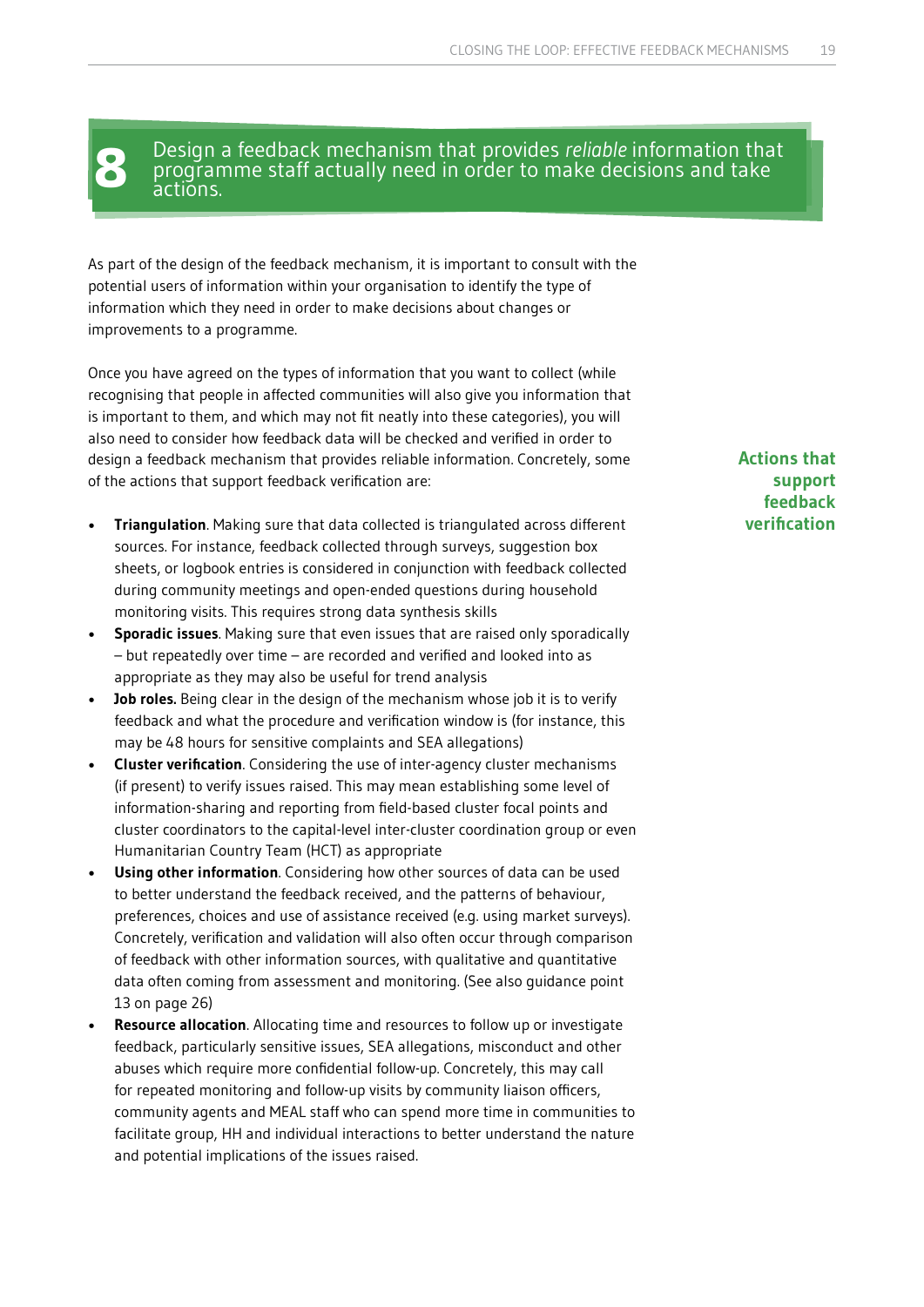Once you have sorted and verified feedback, the information needs to be compiled and reported on. In preparing reports, consider the information needs of different user groups.

The appropriate course of action can entail including feedback in periodic reporting shared with senior managers to alert them about emerging issues arising from affected populations and communities (e.g. changes in their status, their preferences, their use of assistance and services).

#### Pay attention to both solicited and unsolicited feedback. **9**

An important consideration that applies to both verification and analysis of feedback data is ensuring that feedback captured through in-person visits, community meetings, focus group discussions, or answers to open-ended assessment, monitoring and household survey forms gets recorded and agency staff are able to analyse it even if it is presented in a discursive format. Unsolicited feedback can be difficult to record for the following reasons.

- **Comments and concerns received in discursive forms often risk being lost** because they are more difficult and time-consuming to record, summarise, verify and triangulate, and because it may be necessary to 'reformat' the data to fit the FM data entry format. The FM team require strong qualitative data analysis skills and synthesis skills for working with feedback that is largely qualitative.
- **It can be 'dispersed' across groups and individuals**, making it difficult to aggregate it across programme location and time for verification, follow-up and analysis.
- **It may touch on issues that go beyond the remit and scope of work** of a programme, or of an organisation, or may touch on programme coverage and relevance which an organisation may feel ill-equipped to address and follow up. At the same time, unsolicited feedback can be an important source of information about the perceptions of the affected population. Agencies are taking different approaches on how to deal with these dual data sets. Some agencies have been setting up feedback mechanisms that only handle what falls within the remit of their work and their programmes. For instance, they would often use feedback collection tools that rely on a specific set of questions covering only their areas of interventions and assistance. Others are working with the aspiration of listening broadly to both solicited and unsolicited feedback on issues that may go beyond their specific area of work, or even expertise. In this case, they would then try to use that feedback to support their advocacy efforts with local partners, local authorities and donors.

**Difficulties with unsolicited feedback**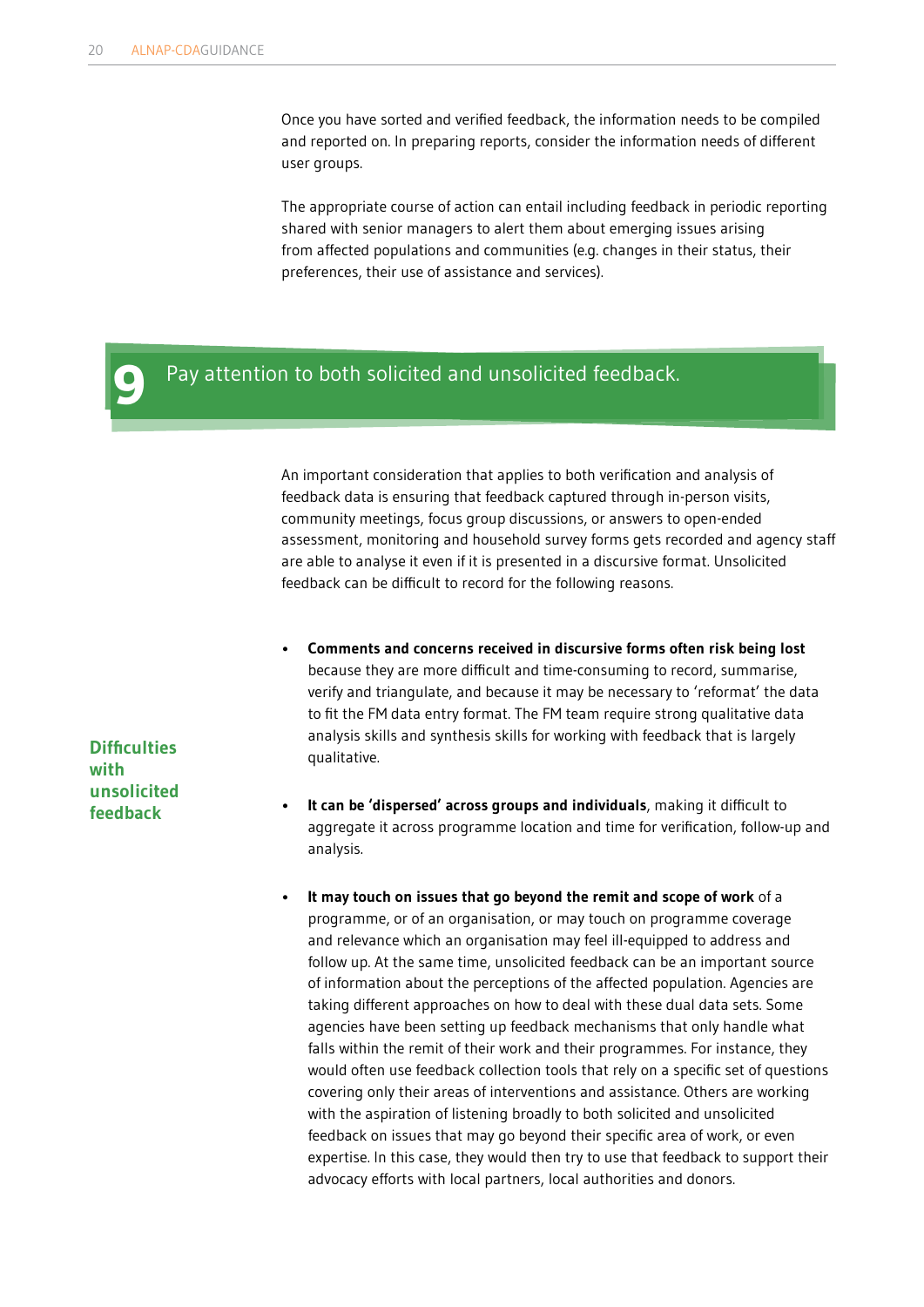In addition to paying attention to both solicited and unsolicited feedback, it is important to distinguish between different types of feedback that may be brought to agencies' attention.

**Box 2: Distinguishing between 'big picture' and 'day-to-day' feedback**



#### **DAY-TO-DAY FEEDBACK**

#### Day-to-day activities

Often concerning the quality, type of assistance and users' preferences about the assistance provided

Usually calls for project- and/or programme-level adjustments, midcourse modification or 'tweaking' of existing assistance modalities (e.g. adjustment in targeting criteria, scheduling of distributions, or type of design options available for a shelter programme).



#### **'BIG PICTURE' FEEDBACK**

Often strategic issues at the broader level of the humanitarian response and strategies taken to support people's and national government's relief, recovery and reconstruction efforts.

May challenge the very premise of a programme or its relevance and context appropriateness

Often such feedback is provided about intended and unintended impacts of the programme (i.e. 'your assistance is undermining local capacity', 'assistance is causing tensions in the community'  $[aka]$ 'doing harm'], 'we need livelihoods not hand-outs')

Risk of overlooking the 'big picture' feedback, because it often touches on issues beyond the scope of work or remit of a single agency, or of a single cluster.

Source: Authors

Day-to-day feedback is the main focus of this guidance (and the research it was based on) as this is the area in which it was evident that ALNAP Members have accrued more experience and to which they have dedicated more reflection and learning.

Operational agencies receiving 'big picture feedback' through their formal or informal channels often struggle with handling this type of feedback and there is often no concrete process for documenting, referring, analysing and responding to such feedback through established coordination mechanisms, cluster-level mechanisms, or policy and strategy-level discussions between the Humanitarian Country Team and the host government.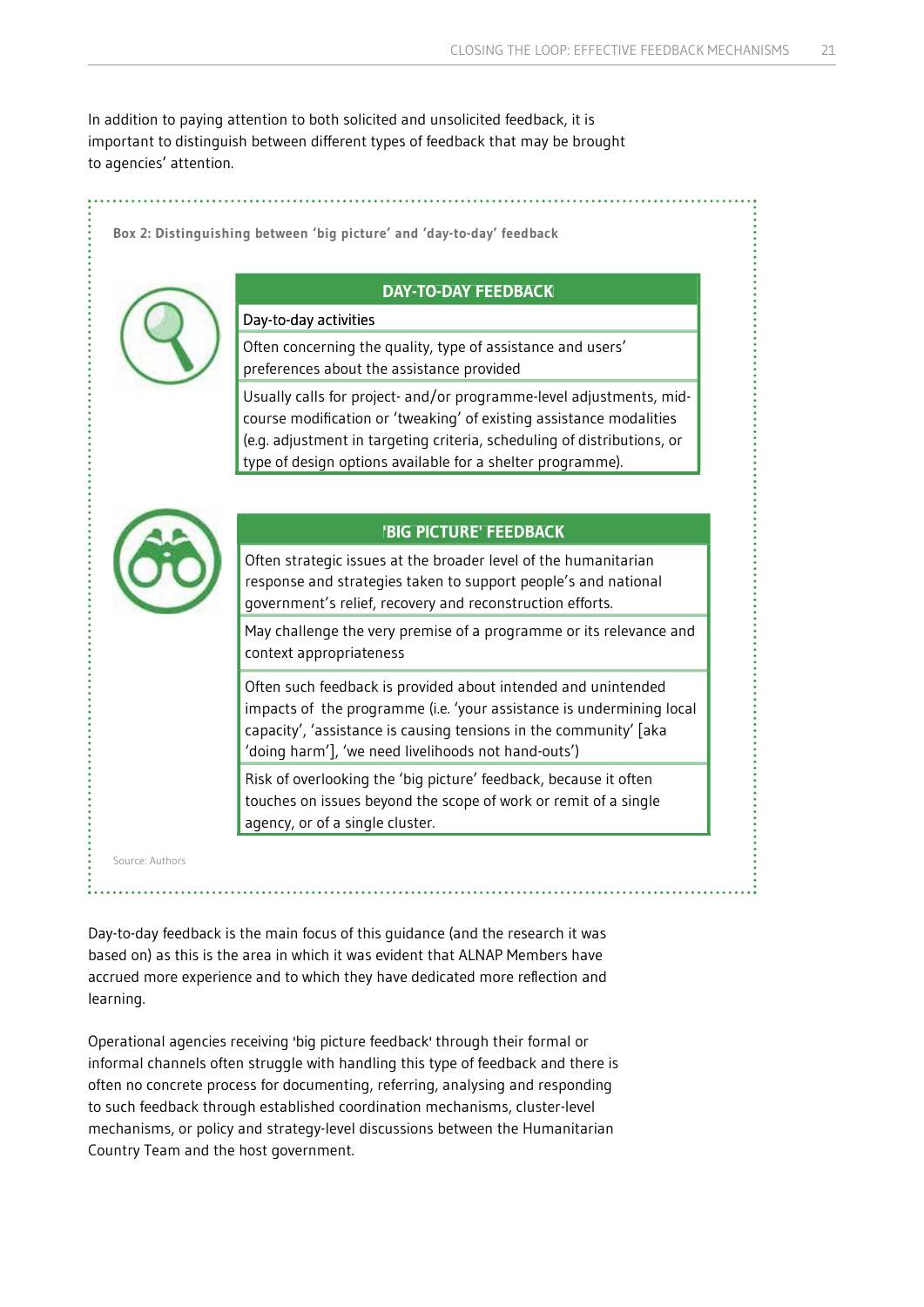Two recommendations for big picture feedback capture

- 1. You could record and analyse big picture feedback separately and share it at inter-agency level, or with local partners and other actors who may already be working to address some of the issues raised.
- 2. Big picture feedback can also be used to inform advocacy and public communication efforts by aid agencies at the national and global level.

Many people would suggest that the systematic failure to capture and use 'big picture' feedback indicates broader failures within the aid response system in general, and its often low responsiveness to the perceptions of the affected populations. Documentation and evidence of the procedures agencies have in place to follow up and respond to big picture feedback which touches on broader, strategic issues, beyond day-to-day implementation of programmes, remains very limited. This is an area that calls for more research and analysis.

**Examples of agencies dealing with 'big picture' feedback**

Recent work spearheaded by the Inter Agency Standing Committee (IASC) through the Transformative Agenda and related Accountability to Affected Population (AAP) Commitments is seen as a notable step in that direction. Work conducted to develop the present guidance could only take a cursory look at this area of agencies' practice. The research team only came across a few examples where agencies mentioned their efforts to capture feedback on big picture issues (see **Pakistan case study**, 'Feedback use – advocating on land issues at the cluster and national level'). In some cases agencies proceeded to record those issues to use them to support their advocacy efforts – including at inter-agency and humanitarian country team levels – to more forcefully bring the issues to the attention of donors and decisionmakers.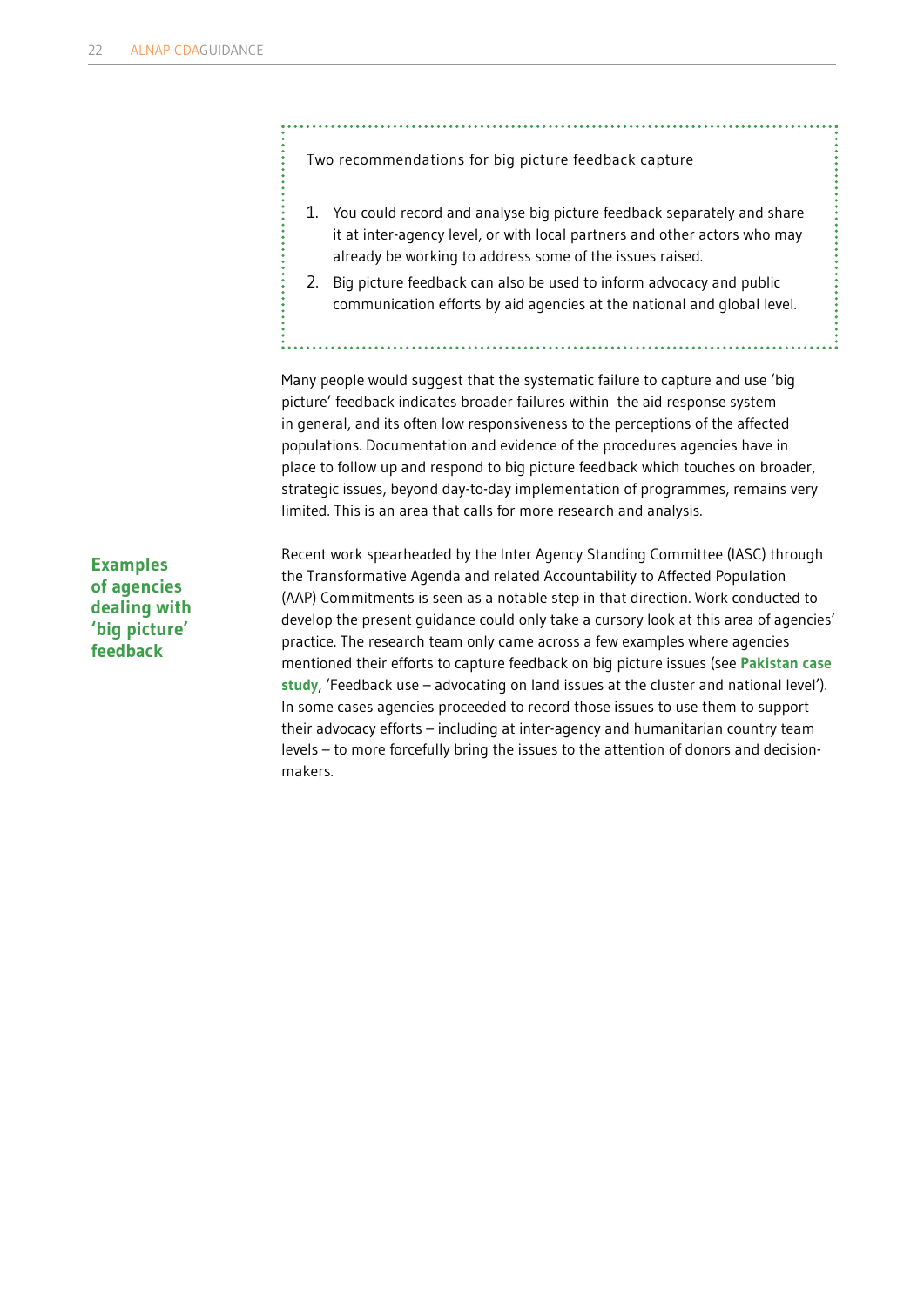### RESPONDING TO, AND USING, FEEDBACK

Report feedback information to decision-makers, ensuring that they receive the right amount of detail.

Closely related to the previous points on verification and analysis of feedback is the call for making participants' feedback usable and actionable for decision-making and response purposes. There are two basic points that are considered below.

- 1. **The level of detail of feedback analysis (and subsequent reporting) needs to be customised to different users**. There is generally a trade-off between the level of detail required and the level of involvement of a programme manager, head of programme, head of operation or other decision-makers in the dayto-day management of the programme, or delivery of the service from which feedback was collected. Senior decision-makers do not need to hear minute details of feedback entries. They want to see a concise summary of issues they need to act on.
- 2. **For feedback to be a source of compelling evidence that informs decisions, it needs to be recognised and used as part of a broader evidence bundle** used by programme managers and decision-makers. Concretely, this means that taking actions based on affected populations' feedback depends on whether and how this type of information enters and is featured in other sets of qualitative and quantitative data (or evidence bundles) coming from various sources (e.g. monitoring, assessment), channels (e.g. implementing partners, local authorities) and reporting lines (MEAL teams, communication teams). Such data sets are then used for different purposes including monitoring, assessment, communication, advocacy, coordination and decision-making etc. The more far-reaching the expected change is (for instance, a shift in programming from food hand-outs to cash-based intervention, or a change in focus from provision of transitional shelter to a rent and relocation programme), the greater the need is to validate affected populations' feedback and make sure it is featured in relevant reports and data sets looked at by more senior decision-makers and even donors.

Below are some examples of how affected populations' feedback was looked at as part of an evidence bundle to inform decision-making:

- Affected populations' feedback summaries are prepared and circulated prior to coordination and other operational meetings in which programme managers and heads of operations look at different data coming from assessment, cluster reports, reports on access and security (see **[Pakistan case study](www.alnap.org/ourwork/feedback-loop)**).
- Affected populations' feedback which has been documented, tracked over time, and analysed for trending purposes can be a powerful addition to other streams

**Senior managers do not need to hear minute details of feedback entries.**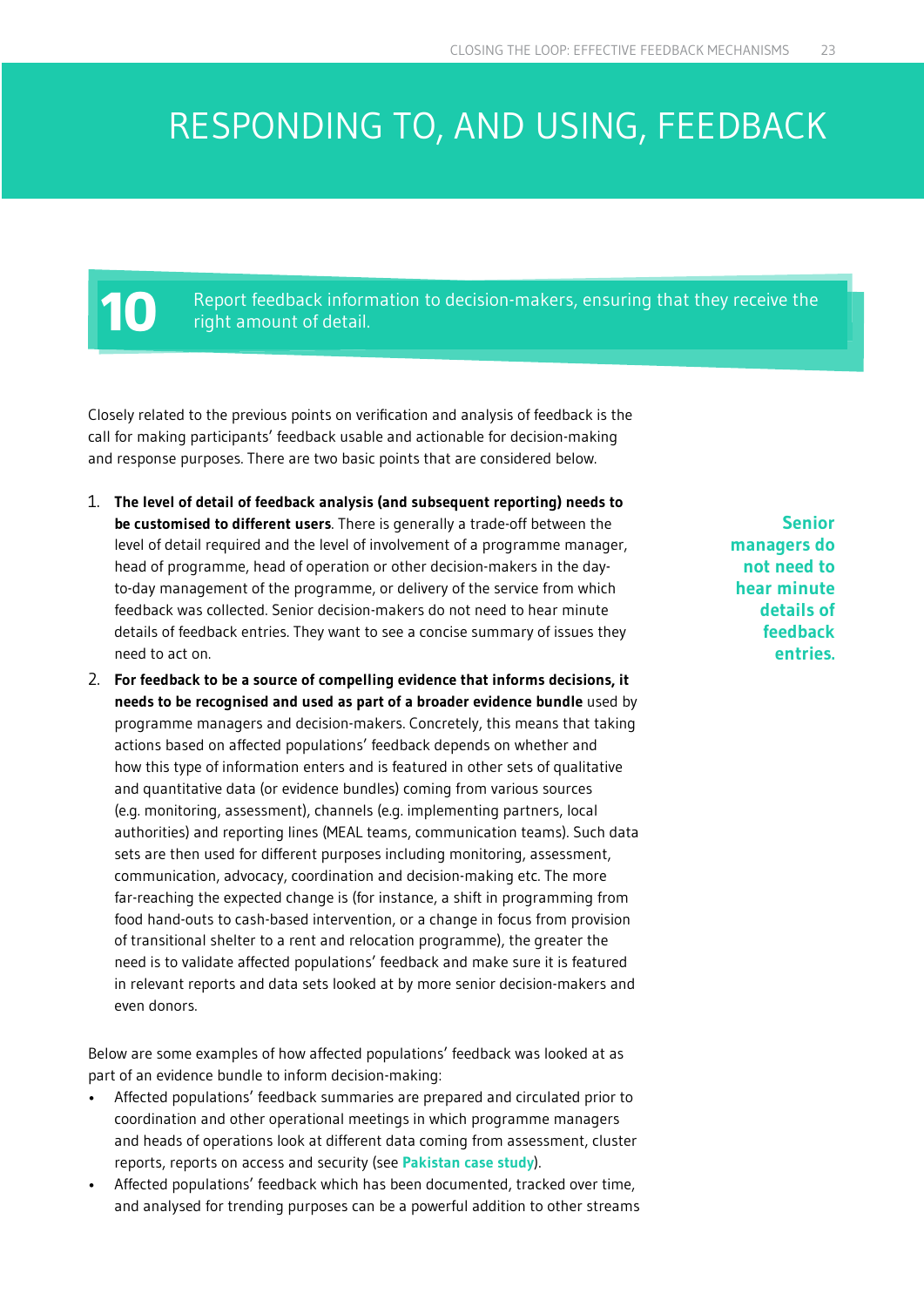of more quantitative information and evidence generated from assessment and monitoring data. It can be used to change the course of an operation, adjust a programme focus, change type of assistance provided or advocate for a change in donors' funding allocation (see **Haiti, [Sudan](www.alnap.org/ourwork/feedback-loop)** and **[Pakistan case studies](www.alnap.org/ourwork/feedback-loop)**). • Summaries or mini case studies in local languages presenting the feedback, which actions have been taken and which responses given can be used as powerful tools to communicate with affected communities, partners, and donors about programme quality, transparency and accountability (see **[Haiti case](www.alnap.org/ourwork/feedback-loop)  [study](www.alnap.org/ourwork/feedback-loop)**).

# Provide feedback information to decision-makers regularly, and encourage them to ask for it.

**If managers don't ask for feedback summaries, provide them anyway.**

Ideally, programme managers and senior managers will request feedback summaries to be prepared for them ahead of operational meetings, or meetings with donor representatives. If managers do not ask for this information, staff managing the feedback mechanism should consider providing it anyway (in an appropriate concise and usable format) as an additional source of information, until this practice becomes more engrained (see **[Haiti case study](www.alnap.org/ourwork/feedback-loop)**).

Organisations should provide incentives for managers to use feedback and for feedback staff, programme staff, monitoring, communication and MEAL staff to analyse and report feedback and pass it on. Incentives may include peer pressure; managerial pressure; requirements to comply with internal commitments related to accountability and transparency (some agencies, for instance, have included these rubrics in their staff performance review forms); and positive role modelling by senior staff and managers who are seen as concretely using feedback collected to improve programmes (see **[Pakistan](www.alnap.org/ourwork/feedback-loop)** and **[Sudan case studies](www.alnap.org/ourwork/feedback-loop)**).

Some information is never shared with the senior management because it is only relevant at the district and provincial level and is addressed locally with no need to refer it up the chain or to report on it in detail. **" "**

District-based cluster focal point in Sudan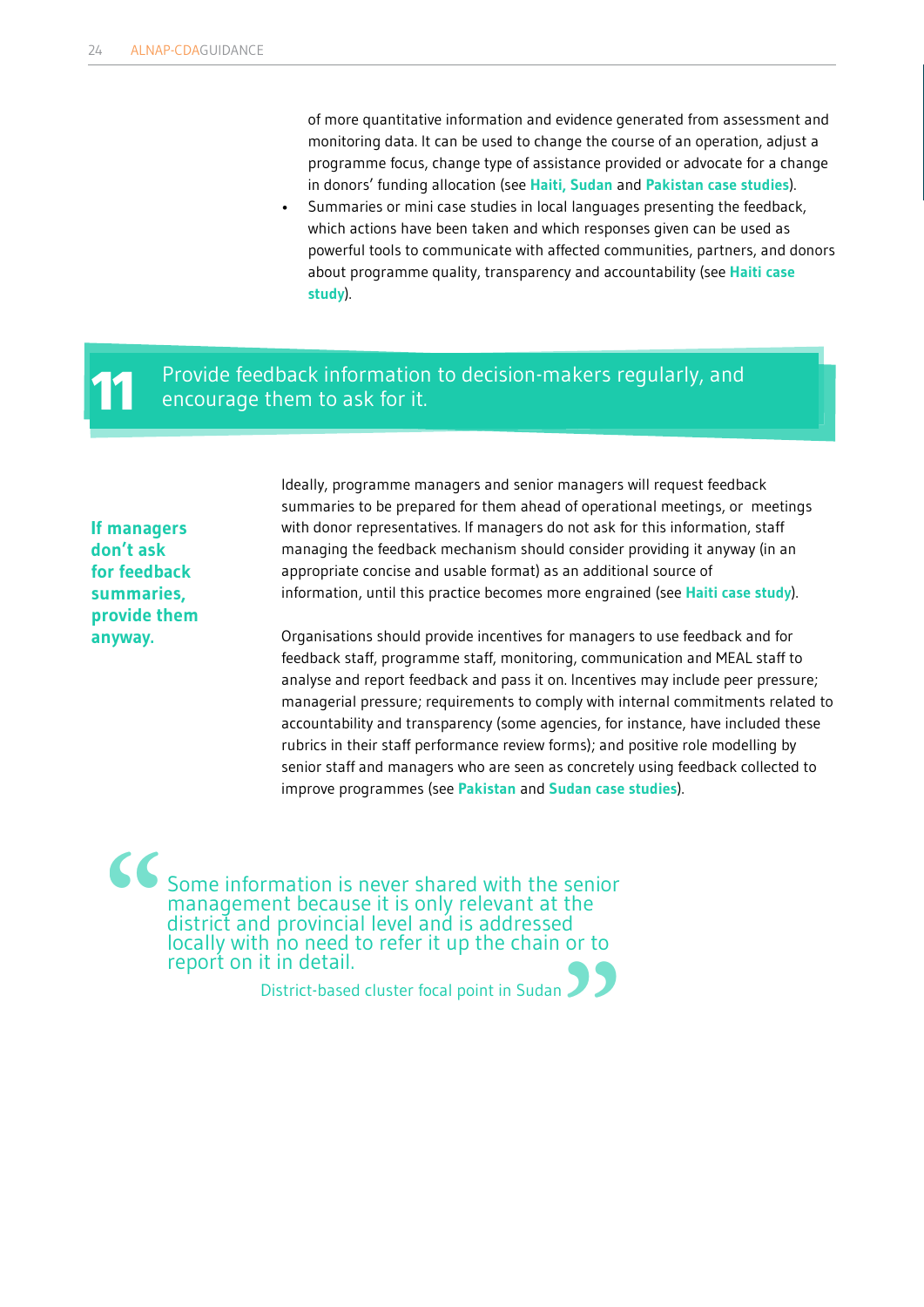### PERCEPTIONS AND EXPECTATIONS 0F THE FEEDBACK MECHANISM

# Provide clear and consistent messages on the purpose, expectation of use and support allocated to the feedback mechanism.

It is important to communicate the purpose and expected use(s) of the feedback mechanism in a clear and consistent way, both internally with agency staff, and externally with aid recipients, local actors and implementing partners. This will help to achieve greater clarity on and alignment of the expectations and perceptions of the value and practical use of feedback mechanisms. Some of the actions that will help you achieve this, within your agency, are listed below.

- **Include an introduction to feedback work and how feedback can be used by different staff and teams in different roles** (from monitoring, to advocacy, to communication) as part of staff induction and orientation sessions (see **[Haiti case study](www.alnap.org/ourwork/feedback-loop)**).
- **Communicate to agency staff how a highly functional feedback mechanism is one of the components of an effective accountability framework for the whole organisation.**
- **Make sure that questions on feedback mechanism functioning, support and the ways feedback is used are included in exit interviews** and debriefing before staff rotate or leave their positions (see **[Sudan](www.alnap.org/ourwork/feedback-loop)** and **[Haiti case studies](www.alnap.org/ourwork/feedback-loop)**).
- **Minimise any mismatch** between the commitment to programme quality, accountability to affected populations and transparency – as presented in an agency's statement and public documents – and the actual level of resources allocated to supporting the work to sustain it, including through functioning feedback and complaints systems (see **[Pakistan](www.alnap.org/ourwork/feedback-loop)** and **[Haiti case](www.alnap.org/ourwork/feedback-loop)  [studies](www.alnap.org/ourwork/feedback-loop)**).

Here are some of the actions that will help you achieve this externally, when engaging with aid recipients.

- Make sure that you communicate objectives, scope and expectations of the programme itself. This is critical: programme participants need to be clear on what the agency is trying to achieve before they can provide informed and useful feedback on it. This is also a core principle of accountabiltity to affected populations, spelled out in the HAP Standard.
- **Take opportunities to present** (and periodically repeat and refresh) the purpose and concrete functioning of the feedback mechanism including how to access feedback and other communication channels, how confidentiality is guaranteed as appropriate and how responses to feedback are communicated. This can be done by taking advantage of community and villagelevel gatherings, such as during registrations or distributions (see **Sudan**, **[Pakistan](www.alnap.org/ourwork/feedback-loop)** and **Haiti [case studies](www.alnap.org/ourwork/feedback-loop)**).
- **Make sure that women, or marginalised groups and individuals** who in certain contexts may not be in a position to participate in community-level activities, meetings, or aid registration and distribution, **are also targeted by dedicated communication and monitoring activities** (e.g. as part of field assessment and monitoring visits). They should also hear, and have a chance to ask questions about, how to access the feedback channels and what they can expect from the mechanism (see **Pakistan** and **[Haiti case studies](www.alnap.org/ourwork/feedback-loop)**).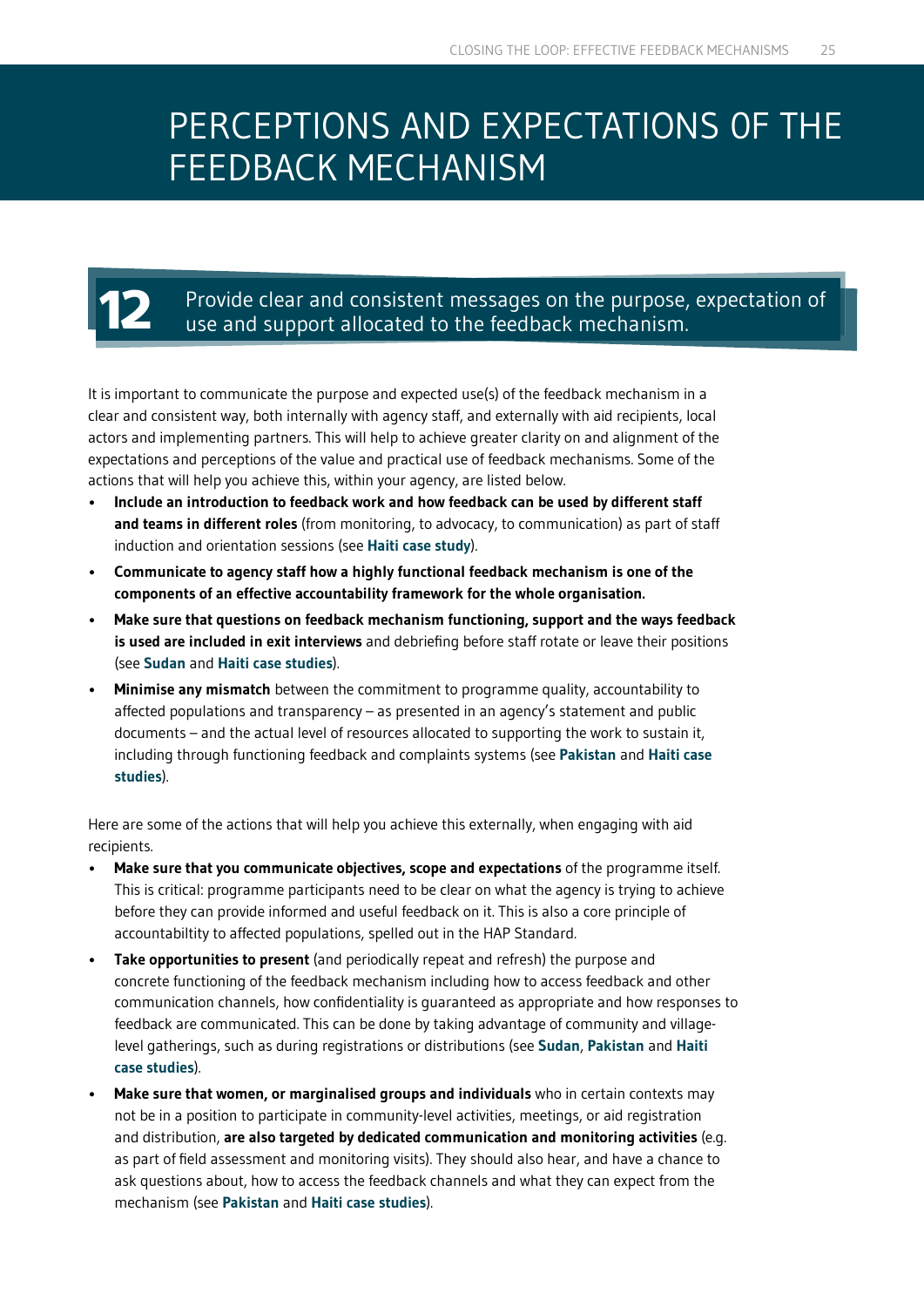### STAFFING, SUPPORT AND ORGANISATIONAL LEARNING

## Involve colleagues across the organisation in the work of the feedback **13** mechanism.

In order to ensure that feedback collection, response and use do not become sporadic exercises, but are sustained over time and become part of how an organisation carries out its activities, feedback mechanism functions need to be supported by staff at different levels, grades and roles in the organisation. Below are a few suggestions that can help achieve this.

**Box 3: Suggestions for increasing involvement in the work of the feedback mechanism**

#### **SKILLS BUILDING**

Skills and competencies required for data collection, data sorting, verification and analysis need to be adequate to the tasks to be completed (e.g. computer literacy, Excel, SPSS, Microsoft Access database management).

#### **PEER LEARNING**

Horizontal learning breaks down silos and enables individuals and teams to draw on a range of different approaches and styles.

#### **SUGGESTED SOLUTION**



Training and on-the-job skills development opportunities.

If possible, establish on-the-job induction and coaching from more senior with more junior staff (See **Sudan case study**).

#### **SUGGESTED SOLUTION**



Identify peer learning opportunities and opportunities for resource sharing within your own broader organisation. For example, for World Vision Sudan this meant connecting with the broader Food Programming Management Group and World Vision International (see **Sudan**, **Pakistan** and **Haiti case studies** for more examples).

#### **SPREADING SPECIALISMS**

Staff in charge of synthesising, summarising and reporting on feedback possess the skills and competencies required to perform their functions effectively.

**SUGGESTED SOLUTION**



Institute internal staff rotation to expose team members to different tasks related to feedback handling and reporting. For instance, data entry specialists may rotate to accompany field monitors in their work to collect feedback during in-person interviews, or may periodically rotate in functions where they can be 'mentored' during the report drafting stage for feedback summaries (see **Sudan**, **Pakistan** and **Haiti case studies** for more examples).

Source: Authors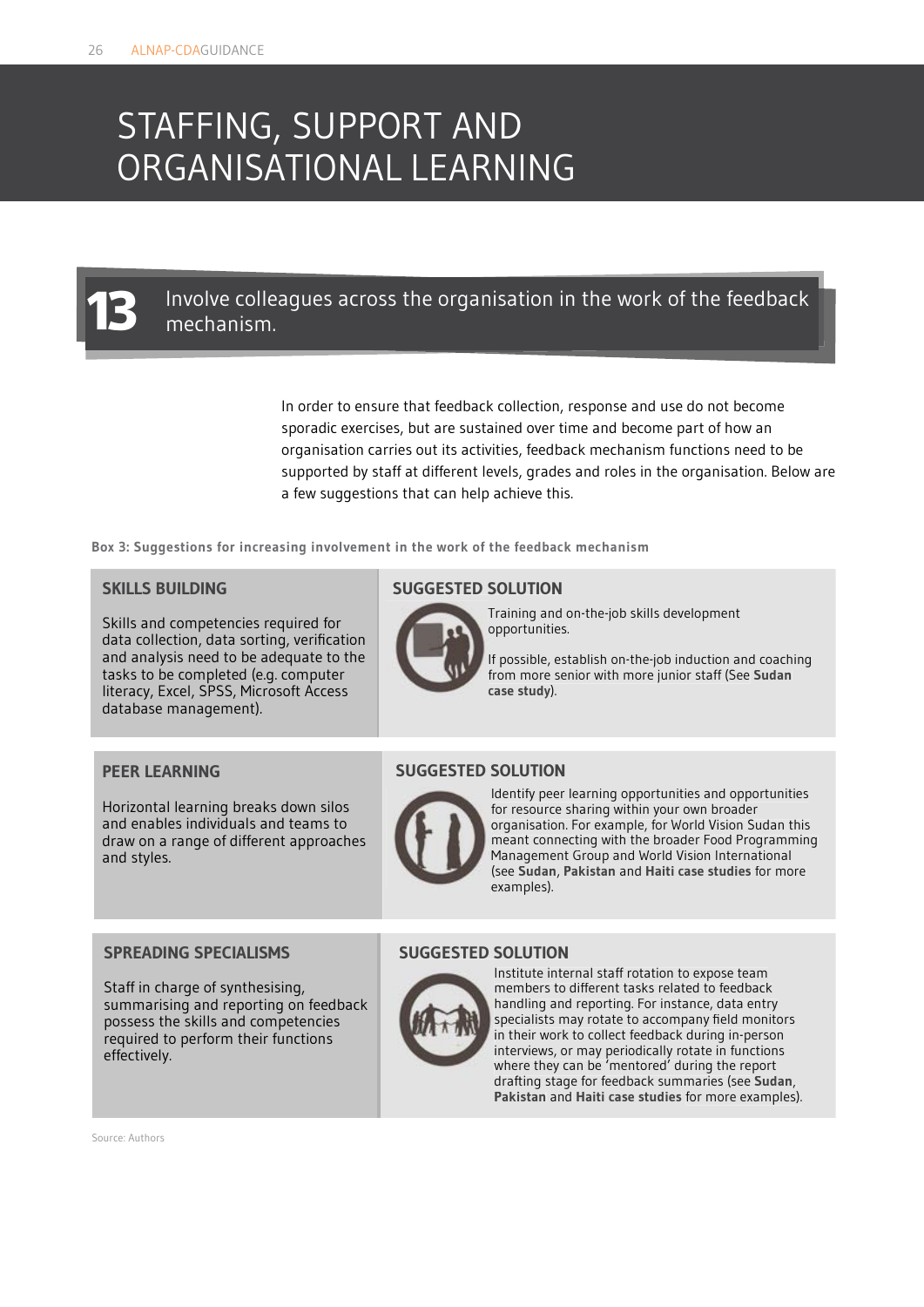### **14** Develop a 'feedback culture' within your organisation.

The role of organisational culture in sustaining feedback work should not be overlooked – individuals and teams need to perceive the agencies' culture and environment they work in as a place where:

- **giving and receiving feedback is valued by staff** at different levels of seniority and across functions
- **giving and receiving feedback is practised as part of communication approaches** and staff performance management systems (e.g. part of 360-degree performance feedback discussions).

Some concrete steps that can be taken to support this include:

- **implementing an open-door policy** as far as possible especially for programme managers and senior management teams
- **ensuring that management is approachable** for their staff and implementing partners, as appropriate (see **Pakistan** and **Haiti case studies**)
- **providing colleagues with feedback** on their performance.



Harness opportunities to learn about and improve the mechanism. **15**

It is important that opportunities for learning about how feedback collection, feedback handling and use are harnessed as part of both formal and informal assessment, learning, evaluation and reviews.

Whenever possible, look for the opportunities for collaboration and joint work with partners, such as including cluster partners. For example, using common feedback collection channels, or communication channels with other partners, or conducting joint assessment and monitoring visits (see **Pakistan** and **[Haiti case studies](www.alnap.org/ourwork/feedback-loop)**).

Programme managers and field-based teams should consider the use of internal email lists and mailing groups across teams, departments and staff levels to make sure that there is a channel for questions on how to address feedback, respond to queries, and pass on complaints, for instance those received during monitoring visits (see **[Pakistan case study](www.alnap.org/ourwork/feedback-loop)**).

Programme managers and field-based teams may also want to use these internal email lists and mailing groups to ensure that staff in more junior positions, and/or in field-based positions, can see how the whole of the organisation, including more senior managers, takes a direct interest in hearing about and trying to respond to feedback, questions and complaints (see **[Pakistan case study](www.alnap.org/ourwork/feedback-loop)**).

**Try and use common feedback channels with partners, or conduct joint monitoring visits.**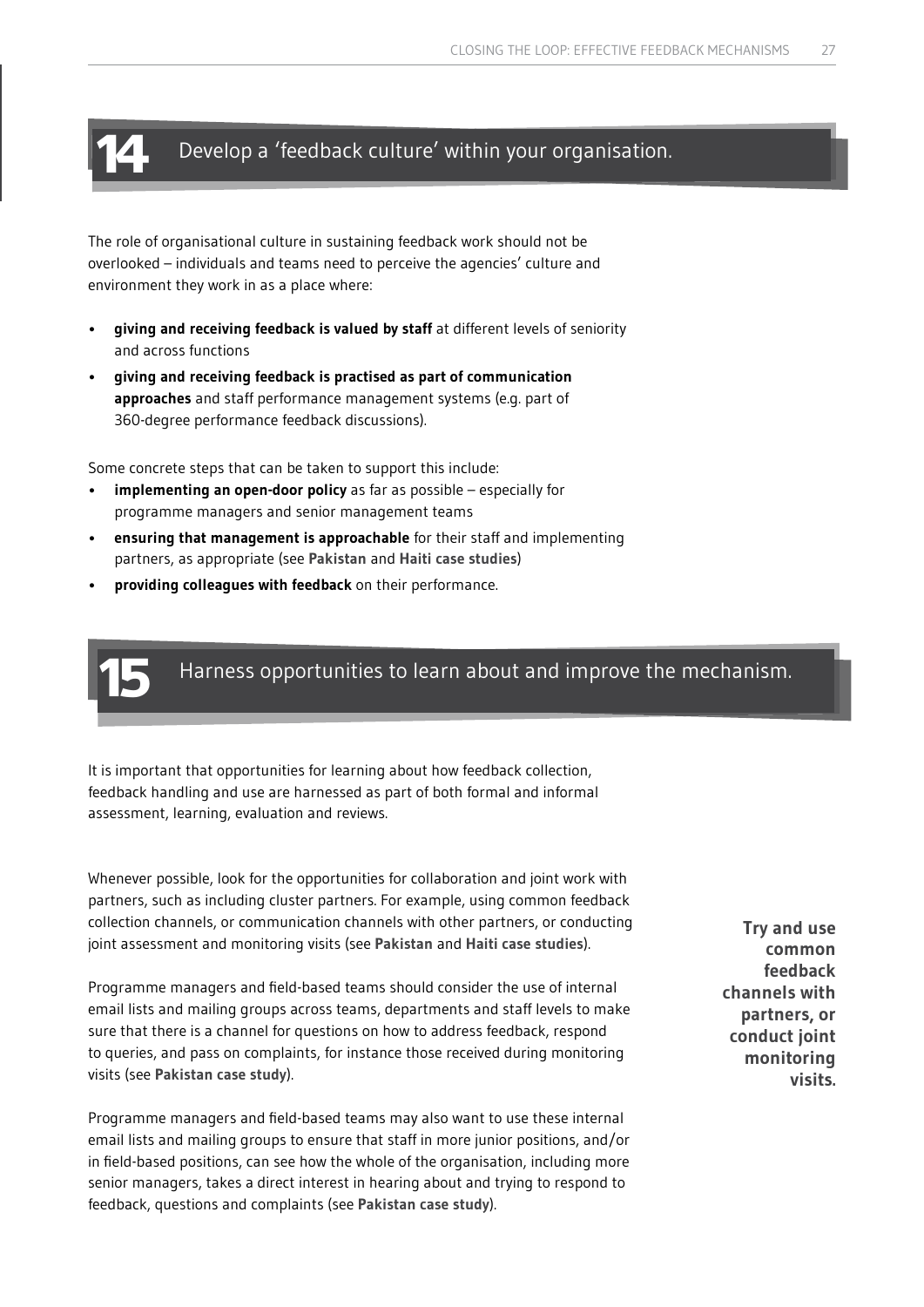**Internal mailing lists can help staff see how feedback is dealt with across your organisation.**

Whenever possible, include feedback work and use of feedback from affected populations as one of the Terms of Reference (ToR) elements in evaluation of programmes and operations. This can help to generate some evidence on whether and how such mechanisms can contribute to programme improvement, ownership, transparency and improved two-way communication, for instance (see **[Haiti](www.alnap.org/ourwork/feedback-loop)** and **[Sudan case studies](www.alnap.org/ourwork/feedback-loop)**).

[The feedback mechanism] is for your own benefit, to really know and understand how to **"** improve your programmes.<br>
Management and M&E team, World Vision Sudan<br> **Management and M&E team, World Vision Sudan** 

Management and M&E team, World Vision Sudan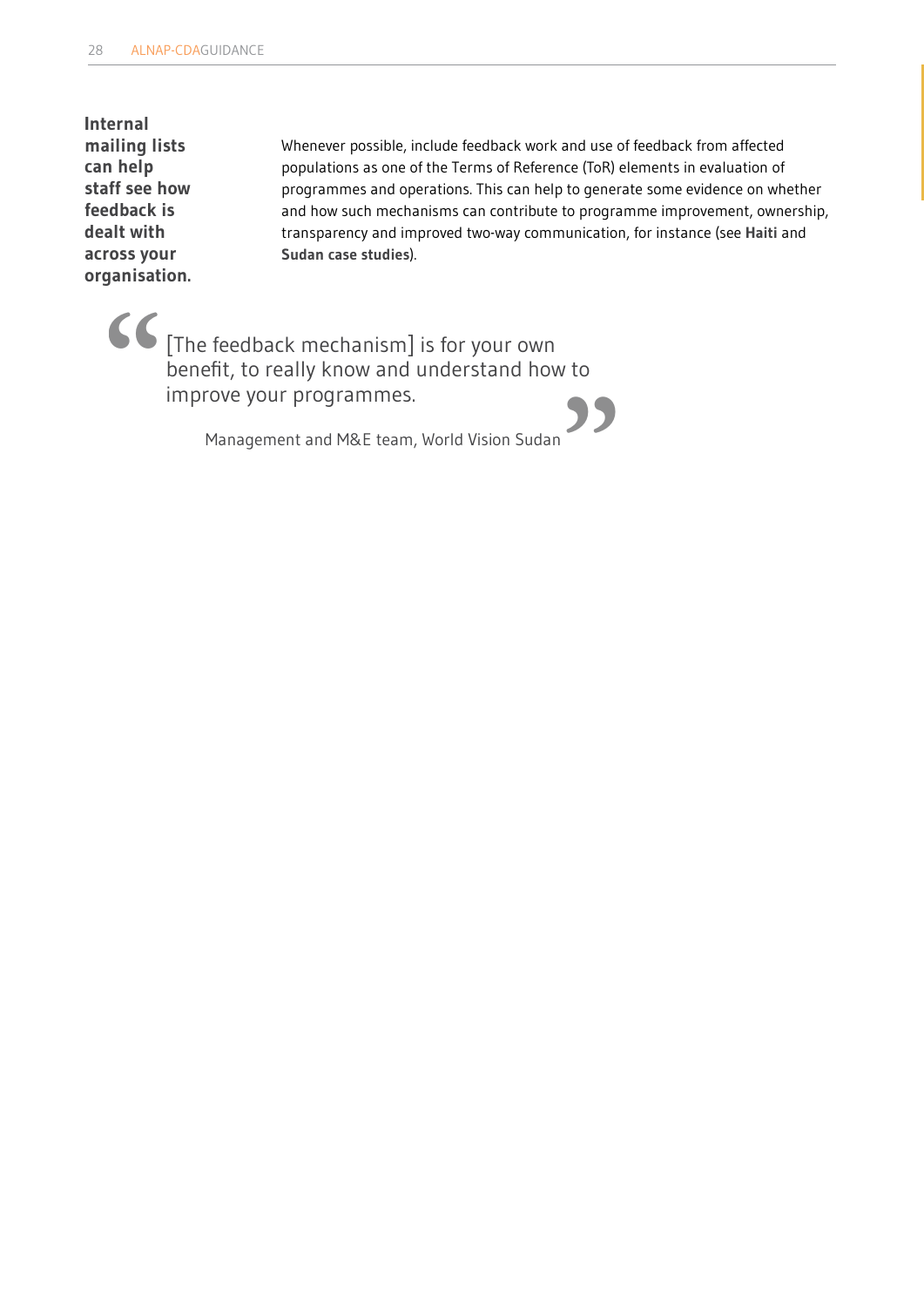### DO YOU NEED ALL 15 GUIDANCE POINTS FOR AN EFFECTIVE MECHANISM?

The case studies from Sudan, Pakistan and Haiti provided:

- many strong examples of well-functioning portions of feedback mechanisms for affected populations, for example two-way communication in Haiti, informationand feedback-information-sharing across Shelter Cluster staff and partners in Pakistan
- a growing set of examples of feedback mechanism designs and plans currently being finalised by several agencies, so as to formally establish and use these mechanisms as part of their programmes. This is, for instance, the case for the American Red Cross and Spanish Red Cross in Haiti and World Food Program in Sudan. As part of this process, many have for the first time allocated human and financial resources to support feedback mechanism work
- examples of a considerable number of agencies who have more recently experienced or been exposed to feedback mechanisms and who show a desire to learn how to improve their feedback practices from peer agencies with longer experience in this area of work (e.g. International Federation of Red Cross and Red Crescent Societies' Provincial Assessment Working Group in Haiti).

The research on which this guidance is based tested seven propositions, on the assumption that each of the seven contributed to an effective humanitarian feedback mechanism. These propositions were:

- 1. Periodic reassessment and adjustment
- 2. Cultural/context appropriateness
- 3. Expectation setting and knowledge
- 4. Feedback collection
- 5. Verification and analysis of feedback information
- 6. Feedback acknowledgement, response and utilisation
- 7. Individual and organisational support

The data analysis indicated, however, that these seven propositions (and therefore the 15 pointers set out in this guidance) were not equal contributors to the effectiveness of a feedback mechanism. Bearing in mind that by design and in practice the propositions overlapped, it seems that an effective feedback mechanism can be established without the presence of all the seven propositions. This is because one proposition may compensate for another. It appears that if one area (for instance, staff skills and organisational support) is particularly strong, then others (such as periodic reassessment and review of the mechanism) may not be required.

At the same time, most of the interesting features of a feedback mechanism that the research team studied seem to be 'necessary but not sufficient' to ensure the overall high functionality of a feedback mechanism. They would argue that this is because several of them (e.g. on cultural/context appropriateness, expectation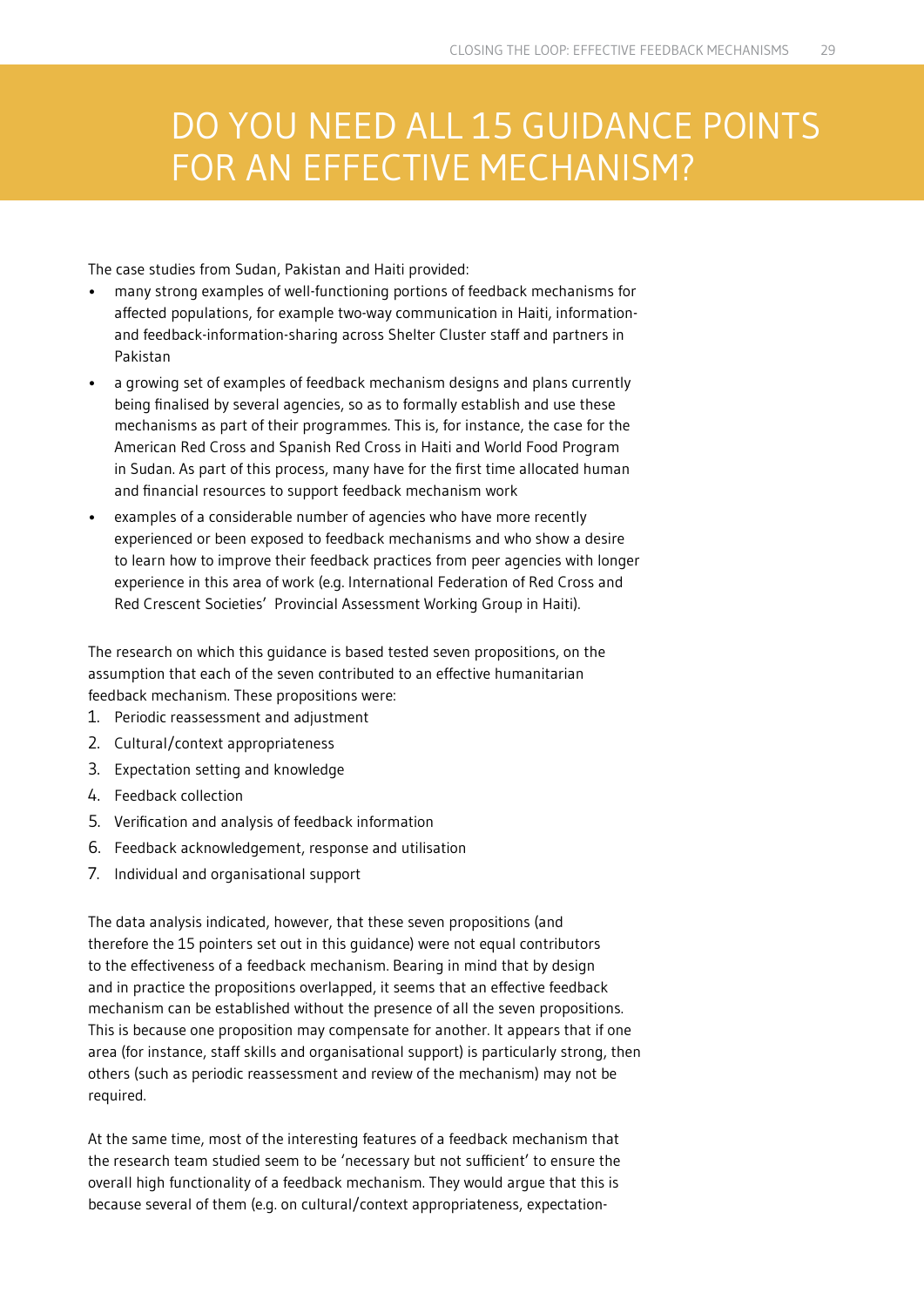setting and knowledge, and organisational support) are complementary and provide 'continuous' support to the mechanism, while other features (e.g. those related to feedback collection, verification and analysis of feedback data) provide more discrete support to the mechanism during the feedback handling cycle. While most feedback mechanism features studied appear to contribute to more effective mechanisms, no single factor is enough to guarantee success.

Those designing feedback mechanisms should attempt to ensure that a majority of these factors are in place. Nevertheless, some features and characteristics of feedback mechanisms seem to contribute more decisively to their overall functioning. From the analysis conducted, these key factors include:

- the ability of staff involved with the mechanism to process, analyse, synthesise and report on feedback data
- clear and consistent communication and messaging on the purpose and usefulness of the mechanism to both affected populations and agency staff in different roles and positions
- whether the design and 'institutional' location of the feedback mechanism within a programme, or agency's organogram, creates a 'path' for feedback information to be shared within the agency and looked at by different users together with data from other monitoring sources to support decision-making on activities, programmes, operations and so on
- whether implementing partners and other local actors are aware of the feedback mechanism's purposes and functions and are supported in their role of collecting feedback and relaying responses to affected communities.

Finally, it should be stressed that this study attempted to show how it is possible to make feedback mechanisms work for both affected populations and aid agencies. It aimed to document concrete examples of what agencies in different contexts have done to strengthen some of the communication and programme design features that they saw as crucial to improving feedback practices with the communities they work with.

The study also sheds light on how nuanced and articulated affected populations' views and perceptions of feedback mechanisms are; whether and how they think they are useful for them; and why they think such systems are established by the aid agencies in the first place. Strikingly, in many of the contexts visited, affected communities showed a keen interest in experimenting with more channels and more diverse ways to contact and communicate with agencies, and receive responses from them. This indicates not only the strong complementarity between communication and feedback support work, but also that investments in these areas are generally welcomed by the affected populations.

This study should not be seen as revolving around and attempting to consider only the more mechanistic features of feedback systems. Projectisation and overspecialisation of tasks and functions relating to feedback are by no means suggested as the ideal (or the only) way forward.

Indeed, this study shows that when it comes to making feedback mechanisms work, there are a number of functions – including communication, information-sharing, monitoring, reporting, community engagement and coordination with local actors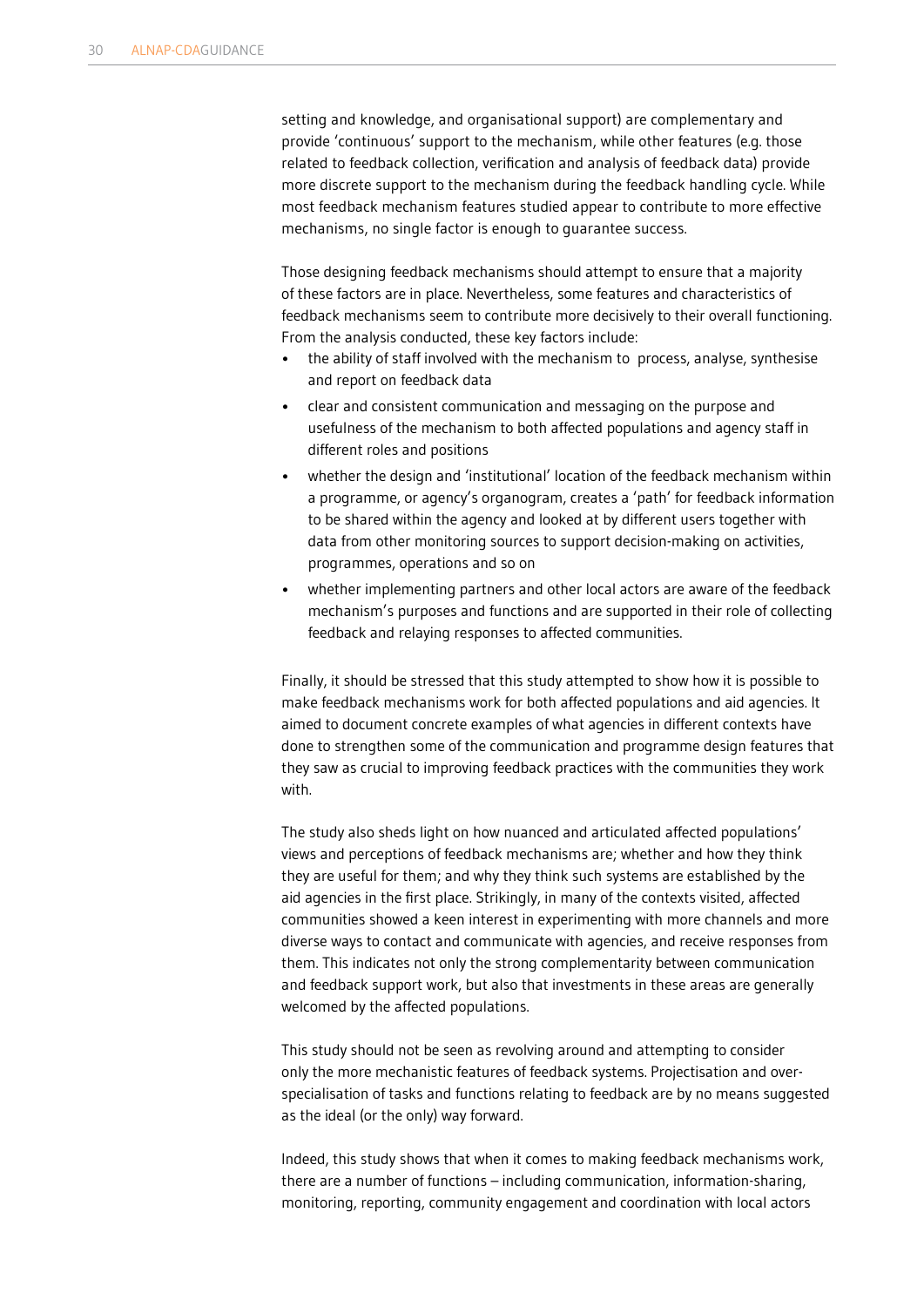– that are already carried out by agency staff and their partners on the ground. The study shows that many of these functions are also integral components of a feedback mechanism. Therefore, one of the overarching messages coming from this research is that it is possible to start making feedback practices work better by making them more intentional, and supporting the feedback handling work that is already carried out by agencies and their partners – even if they are not operating under the formal label of 'feedback mechanisms'.

Finally, the research team concludes by highlighting some areas that emerged during this work as calling for more research and closer examination in the future. Two topics stand out: the first involves zooming in on internal decision-making processes that make response and follow-up possible for both day-to-day and big picture feedback. The second concerns looking at feasibility, options and at existing (arguably still limited) practices in inter-agency feedback and complaints mechanisms.